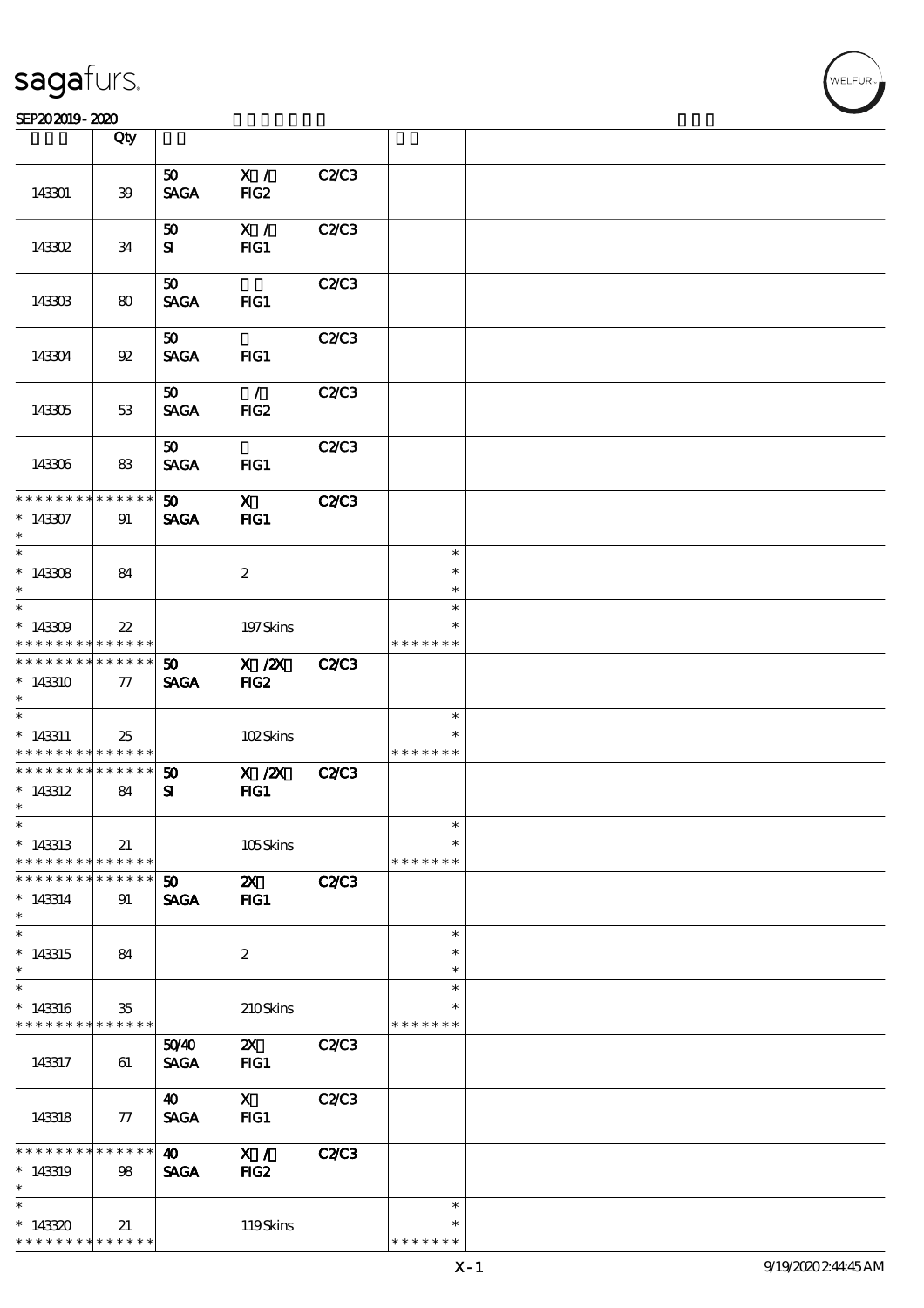| SEP202019-2020 |  |  |
|----------------|--|--|
|----------------|--|--|

|                                           | Qty                              |                             |                  |              |                         |  |
|-------------------------------------------|----------------------------------|-----------------------------|------------------|--------------|-------------------------|--|
|                                           |                                  | 40                          | X /              | C2C3         |                         |  |
| 143321                                    | 58                               | ${\bf s}$                   | FG1              |              |                         |  |
| * * * * * * * *                           | $\ast\ast\ast\ast\ast\ast$       | $\boldsymbol{\omega}$       |                  | <b>C2/C3</b> |                         |  |
| $*143322$<br>$\ast$                       | 98                               | <b>SAGA</b>                 | $HG1$            |              |                         |  |
|                                           |                                  |                             |                  |              | $\ast$                  |  |
| $*143323$<br>* * * * * * * *              | 59<br>* * * * * *                |                             | 157Skins         |              | * * * * * * *           |  |
| * * * * * * * *                           | * * * * * *                      | 40                          |                  | <b>C2/C3</b> |                         |  |
| $*143324$<br>$\ast$                       | $\tau$                           | <b>SAGA</b>                 | $HG1$            |              |                         |  |
|                                           |                                  |                             |                  |              | $\ast$                  |  |
| $*143325$<br>* * * * * * * *              | 26<br>$\ast\ast\ast\ast\ast\ast$ |                             | 103Skins         |              | $\ast$<br>* * * * * * * |  |
| * * * * * * * *                           | ******                           | 40                          | $\mathcal{L}$    | <b>C2/C3</b> |                         |  |
| $*143326$<br>$\ast$                       | 98                               | <b>SAGA</b>                 | FIG2             |              |                         |  |
| $\ast$                                    |                                  |                             |                  |              | $\ast$                  |  |
| $* 143327$<br>* * * * * * * *             | 23<br>* * * * * *                |                             | 121 Skins        |              | $\ast$<br>* * * * * * * |  |
| * * * * * * * * * * * * * *               |                                  | $\boldsymbol{\omega}$       | $\mathcal{L}$    | <b>C2/C3</b> |                         |  |
| $*143328$<br>$\ast$                       | 84                               | ${\bf s}$                   | FIG1             |              |                         |  |
| $*$                                       |                                  |                             |                  |              | $\ast$                  |  |
| $*143329$<br>* * * * * * * *              | 21<br>* * * * * *                |                             | 105Skins         |              | * * * * * * *           |  |
| * * * * * * * *                           | $\ast\ast\ast\ast\ast\ast$       | 40                          | $\mathbf{x}$     | <b>C2/C3</b> |                         |  |
| $*14330$<br>$\ast$                        | 98                               | <b>SAGA</b>                 | FIG1             |              |                         |  |
| $\overline{\phantom{0}}$                  |                                  |                             |                  |              | $\ast$                  |  |
| $* 143331$<br>* * * * * * * * * * * * * * | 37                               |                             | 135Skins         |              | $\ast$<br>* * * * * * * |  |
|                                           |                                  | 40                          | $X$ / $ZX$       | <b>C2/C3</b> |                         |  |
| 143332                                    | $30^{\circ}$                     | <b>SROY</b>                 | FG1              |              |                         |  |
| ******** <sup>******</sup> 40             |                                  |                             | X / ZX           | <b>C2/C3</b> |                         |  |
| $*143333$<br>$\ast$                       | 105                              | ${\bf s}$                   | FIG1             |              |                         |  |
| $\ast$                                    |                                  |                             |                  |              | $\ast$                  |  |
| $*143334$<br>* * * * * * * *              | $\mathbf{38}$<br>* * * * * *     |                             | 143Skins         |              | $\ast$<br>* * * * * * * |  |
| * * * * * * *                             | * * * * * *                      | 40                          | $\mathbf{z}$     | <b>C2/C3</b> |                         |  |
| $*143335$<br>$\ast$                       | 98                               | <b>SAGA</b>                 | $HG1$            |              |                         |  |
| $\ast$                                    |                                  |                             |                  |              | $\ast$                  |  |
| $*143336$<br>* * * * * * * *              | 91<br>* * * * * *                |                             | 189Skins         |              | * * * * * * *           |  |
|                                           |                                  | 40                          | $\mathbf{x}$     | C2C3         |                         |  |
| 143337                                    | 88                               | <b>SAGA</b>                 | FIG <sub>2</sub> |              |                         |  |
|                                           |                                  | $\boldsymbol{\mathfrak{D}}$ | $\mathbf{X}$     | C2C3         |                         |  |
| 143338                                    | 45                               | <b>SAGA</b>                 | FG1              |              |                         |  |
|                                           |                                  | $\boldsymbol{\mathfrak{D}}$ | $\mathbf{X}$     | C2/C3        |                         |  |
| 143339                                    | 105                              | <b>SAGA</b>                 | $HG1$            |              |                         |  |
|                                           |                                  | $\boldsymbol{\mathfrak{D}}$ | X /              | C2/C3        |                         |  |
| 143340                                    | 91                               | <b>SAGA</b>                 | FIG <sub>2</sub> |              |                         |  |

**VELFUR**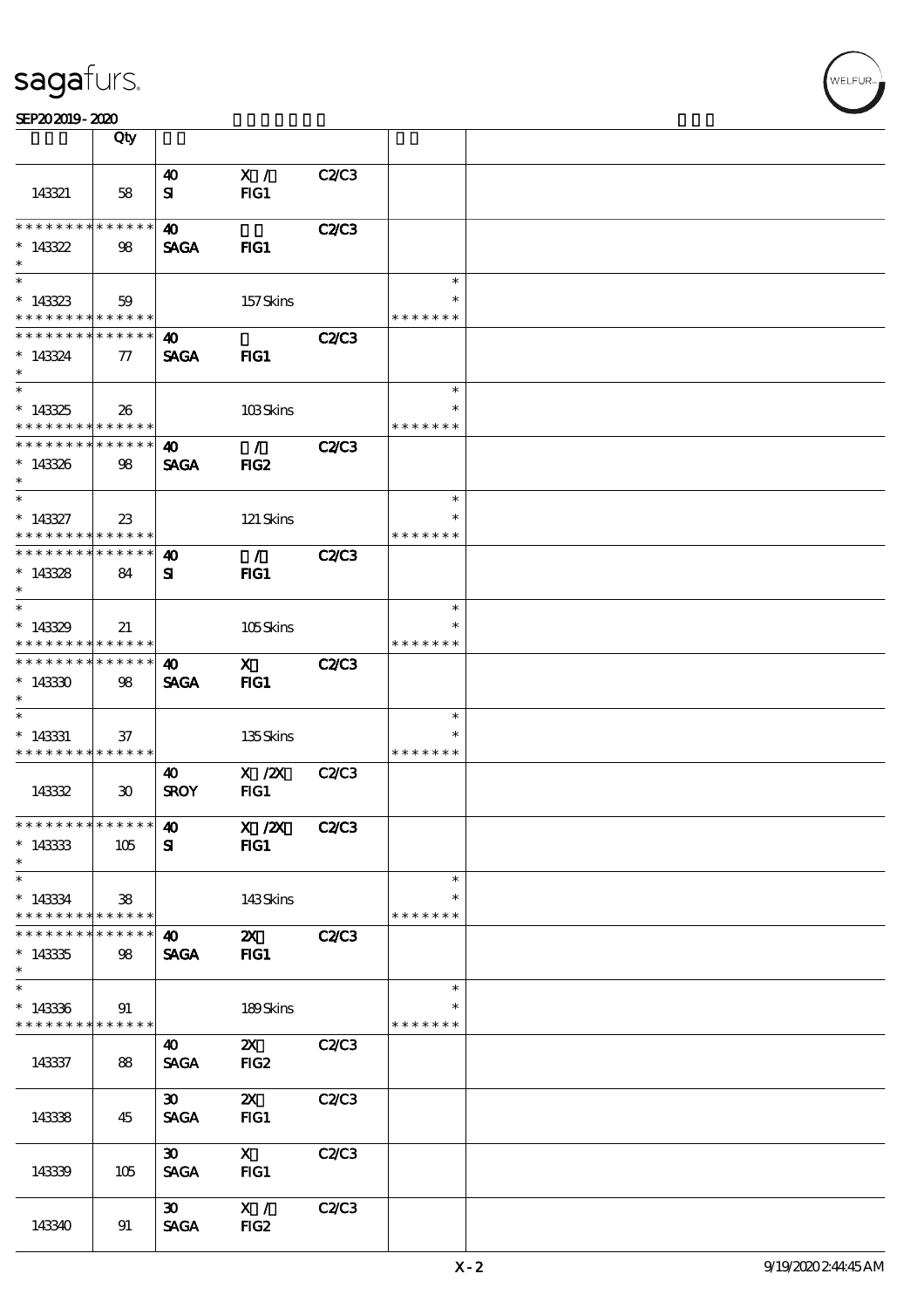| SEP202019-2020 |  |  |
|----------------|--|--|
|----------------|--|--|

|                                                    | Qty                               |                                            |                                                                                                                                                                                                                                                                                                                                          |              |                                   |  |
|----------------------------------------------------|-----------------------------------|--------------------------------------------|------------------------------------------------------------------------------------------------------------------------------------------------------------------------------------------------------------------------------------------------------------------------------------------------------------------------------------------|--------------|-----------------------------------|--|
| 143341                                             | 95                                | $\boldsymbol{\mathfrak{D}}$<br><b>SAGA</b> | FIG1                                                                                                                                                                                                                                                                                                                                     | C2C3         |                                   |  |
| ********<br>$*143342$<br>$\ast$                    | * * * * * *<br>105                | $30-1$<br><b>SAGA</b>                      | $\mathcal{L}$<br>FIG <sub>2</sub>                                                                                                                                                                                                                                                                                                        | <b>C2/C3</b> |                                   |  |
| $\ast$<br>$*143343$<br>* * * * * * * * * * * * * * | 37                                |                                            | 142Skins                                                                                                                                                                                                                                                                                                                                 |              | $\ast$<br>* * * * * * *           |  |
| 143344                                             | 87                                | $\boldsymbol{\mathfrak{D}}$<br>${\bf s}$   | $\mathcal{L}$<br>FG1                                                                                                                                                                                                                                                                                                                     | C2C3         |                                   |  |
| * * * * * * * * * * * * * *<br>$*143345$<br>$\ast$ | 105                               | $\boldsymbol{\mathfrak{D}}$<br><b>SAGA</b> | FIG1                                                                                                                                                                                                                                                                                                                                     | <b>C2/C3</b> |                                   |  |
| $\ast$<br>$*143346$<br>* * * * * * * * * * * * * * | 58                                |                                            | 163Skins                                                                                                                                                                                                                                                                                                                                 |              | $\ast$<br>∗<br>* * * * * * *      |  |
| * * * * * * * *<br>$*143347$<br>$\ast$             | $\ast\ast\ast\ast\ast\ast$<br>105 | $\boldsymbol{\mathfrak{D}}$<br><b>SAGA</b> | $\mathbf x$ and $\mathbf x$ and $\mathbf x$ and $\mathbf x$ and $\mathbf x$ and $\mathbf x$ and $\mathbf x$ and $\mathbf x$ and $\mathbf x$ and $\mathbf x$ and $\mathbf x$ and $\mathbf x$ and $\mathbf x$ and $\mathbf x$ and $\mathbf x$ and $\mathbf x$ and $\mathbf x$ and $\mathbf x$ and $\mathbf x$ and $\mathbf x$ and<br>$HG1$ | <b>C2/C3</b> |                                   |  |
| $\ast$<br>$*143348$<br>* * * * * * * * * * * * * * | $\mathfrak{B}$                    |                                            | 198Skins                                                                                                                                                                                                                                                                                                                                 |              | $\ast$<br>$\ast$<br>* * * * * * * |  |
| 143349                                             | 94                                | $\boldsymbol{\mathfrak{D}}$<br><b>SAGA</b> | $\mathbf X$<br>FIG <sub>2</sub>                                                                                                                                                                                                                                                                                                          | C2C3         |                                   |  |
| * * * * * * * *<br>$*143350$<br>$\ast$             | $\ast\ast\ast\ast\ast\ast$<br>112 | 30 <sub>o</sub><br>${\bf s}$               | $\mathbf{x}$<br>FIG1                                                                                                                                                                                                                                                                                                                     | <b>C2/C3</b> |                                   |  |
| $*143351$<br>* * * * * * * * * * * * * *           | 21                                |                                            | 133Skins                                                                                                                                                                                                                                                                                                                                 |              | $\ast$<br>*<br>* * * * * * *      |  |
| 143352                                             | 38                                | $\boldsymbol{\mathfrak{D}}$<br><b>SROY</b> | $X$ / $ZX$<br>FG1                                                                                                                                                                                                                                                                                                                        | C2C3         |                                   |  |
| **************** 30<br>$*143353$<br>$\ast$         | 105                               | <b>SAGA</b>                                | $\boldsymbol{\mathsf{Z}}$<br>FIG1                                                                                                                                                                                                                                                                                                        | <b>C2/C3</b> |                                   |  |
| $\ast$<br>$*143354$<br>$\ast$                      | 98                                |                                            | $\boldsymbol{2}$                                                                                                                                                                                                                                                                                                                         |              | $\ast$<br>$\ast$<br>$\ast$        |  |
| $\ast$<br>$*143355$<br>* * * * * * * *             | 27<br>* * * * * *                 |                                            | 230Skins                                                                                                                                                                                                                                                                                                                                 |              | $\ast$<br>$\ast$<br>* * * * * * * |  |
| 143356                                             | $92\,$                            | $\boldsymbol{\mathfrak{D}}$<br><b>SAGA</b> | $\mathbf{x}$<br>FIG <sub>2</sub>                                                                                                                                                                                                                                                                                                         | C2/C3        |                                   |  |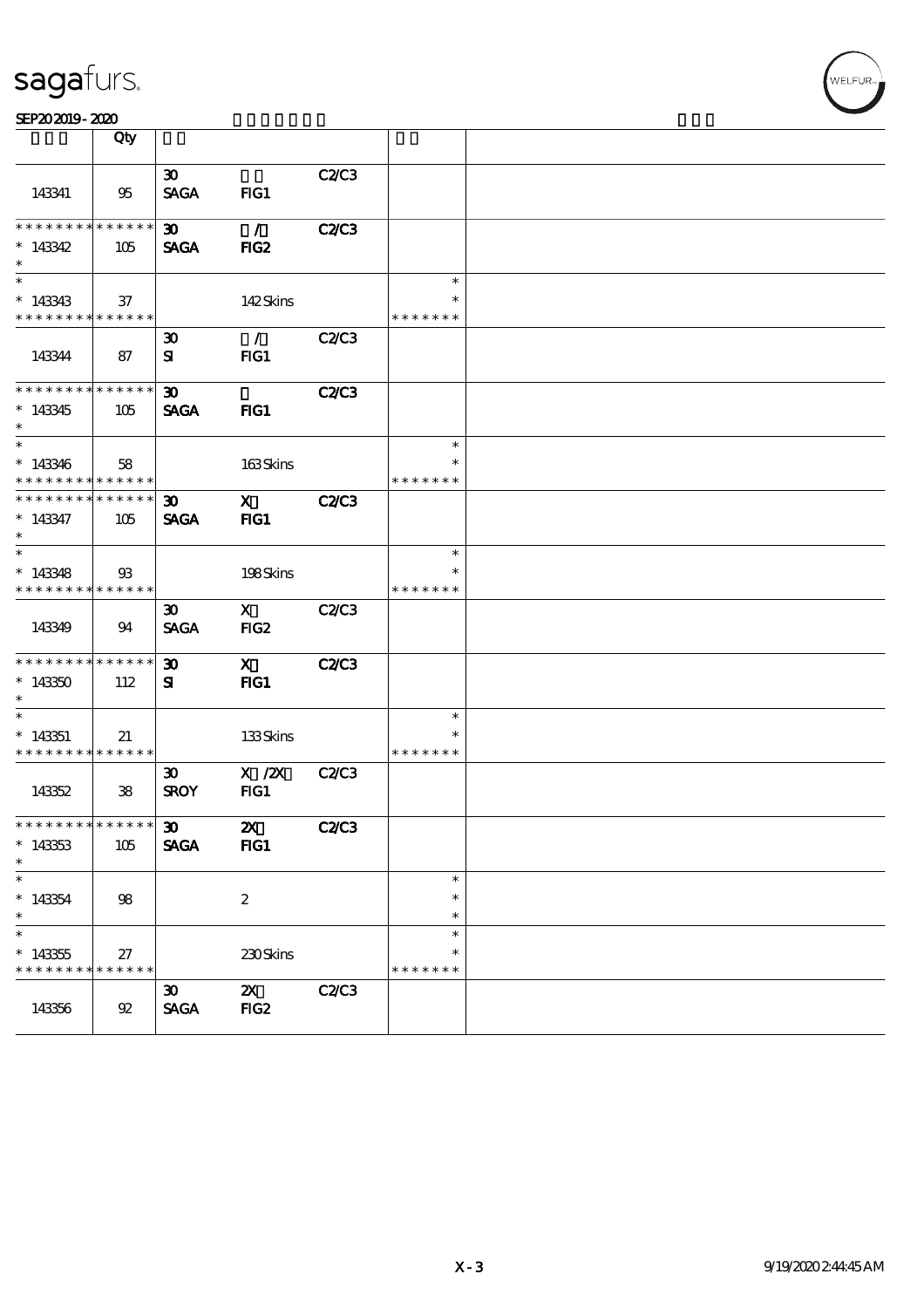#### SEP202019-2020 Production of the contract of the contract of the contract of the contract of the contract of the contract of the contract of the contract of the contract of the contract of the contract of the contract of t

|                                     | Qty                   |                                                         |                                       |                |                            |  |
|-------------------------------------|-----------------------|---------------------------------------------------------|---------------------------------------|----------------|----------------------------|--|
|                                     |                       |                                                         |                                       |                |                            |  |
| 144401                              | $37\,$                | $\boldsymbol{\omega}$<br>$\operatorname{\mathsf{SAGA}}$ |                                       | C2<br>SL1      |                            |  |
| 14402                               | $5\!\mathrm{O}$       | $\boldsymbol{\omega}$<br><b>SAGA</b>                    | SL1                                   | C2             |                            |  |
| 144403                              | ${\bf 38}$            | $\boldsymbol{\omega}$<br><b>SAGA</b>                    | SL2                                   | C2             |                            |  |
| 144404                              | 44                    | $\boldsymbol{\omega}$<br>$\ensuremath{\mathsf{SAGA}}$   | $\mathcal{L}$                         | C <sub>4</sub> |                            |  |
| 144405                              | ${\bf 28}$            | $\boldsymbol{\omega}$<br><b>SAGA</b>                    |                                       | C2             |                            |  |
| 144406                              | $68\,$                | $\boldsymbol{\omega}$<br>$\operatorname{\mathsf{SAGA}}$ |                                       | C2<br>SL1      |                            |  |
| 144407                              | ${\bf 28}$            | $\boldsymbol{\omega}$<br>$\ensuremath{\mathsf{SAGA}}$   |                                       | C2<br>SL2      |                            |  |
| 144408                              | $5\!2$                | $\boldsymbol{\omega}$<br>$\ensuremath{\mathsf{SAGA}}$   | SL1                                   | C2             |                            |  |
| 144409                              | $5\!\mathrm{O}$       | $\boldsymbol{\omega}$<br>$\operatorname{\mathsf{SAGA}}$ | SL2                                   | C2             |                            |  |
| 144410                              | ${\bf 35}$            | $\boldsymbol{\omega}$<br>${\bf S}$                      | $\boldsymbol{X}$<br>SL1               | C2             |                            |  |
| 144411                              | 29                    | $\boldsymbol{\Lambda}$<br>${\bf S}$                     | $\boldsymbol{X}$<br>SL2               | C2             |                            |  |
| 144412                              | $3\!4$                | $\boldsymbol{\Lambda}$<br><b>SROY</b>                   | $\mathbf X$                           | C2             |                            |  |
| 144413                              | 34                    | $\boldsymbol{\Lambda}$<br><b>SROY</b>                   | $\mathbf{X}$<br>SL2                   | $\mathbf{C2}$  |                            |  |
| 144414                              | 79                    | 40<br>$\operatorname{\mathsf{SAGA}}$                    | $\mathbf{X}$                          | C2<br>SL1      |                            |  |
| 144415                              | $52\,$                | $\boldsymbol{\omega}$<br>$\operatorname{\mathsf{SAGA}}$ | $\mathbf X$                           | C2<br>SL2      |                            |  |
| 144416                              | 58                    | $\boldsymbol{\omega}$<br>$\ensuremath{\mathsf{SAGA}}$   | $\mathbf{X}$<br>SL1                   | C2             |                            |  |
| 144417                              | 56                    | $\boldsymbol{\omega}$<br><b>SAGA</b>                    | $\mathbf{X}$<br>SL2                   | C2             |                            |  |
| 144418                              | 61                    | $\boldsymbol{\omega}$<br>$\ensuremath{\mathsf{SAGA}}$   | $\boldsymbol{\mathrm{X}}$ / <b>2X</b> | C <sub>4</sub> |                            |  |
| * * * * * * *<br>$*14419$<br>$\ast$ | * * * * * *<br>$98\,$ | $\boldsymbol{\omega}$<br>$\ensuremath{\mathsf{SAGA}}$   | $\boldsymbol{\mathsf{Z}}$             | C2             |                            |  |
| $\ast$<br>$*144420$<br>$\ast$       | $9\!1$                |                                                         | $\boldsymbol{2}$                      |                | $\ast$<br>$\ast$<br>$\ast$ |  |

**VELFUR**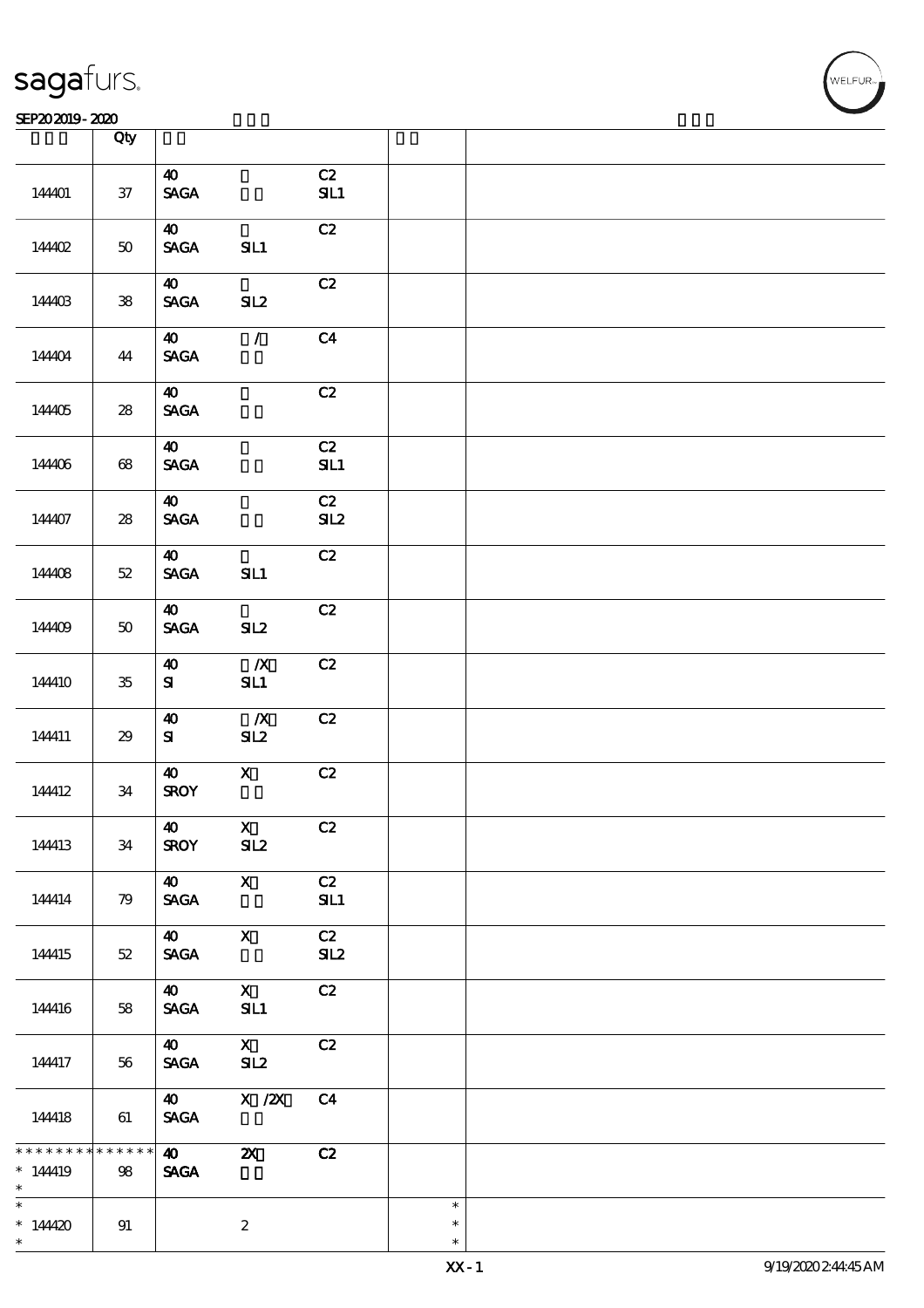|                                                                                        | Qty                |                             |                           |                 |               |  |
|----------------------------------------------------------------------------------------|--------------------|-----------------------------|---------------------------|-----------------|---------------|--|
| $\ast$                                                                                 |                    | 40                          | $\boldsymbol{\mathsf{Z}}$ | C2              | $\ast$        |  |
| $*14421$                                                                               | 48                 | <b>SAGA</b>                 |                           |                 | $\ast$        |  |
| * * * * * * * *                                                                        | * * * * * *        |                             |                           |                 | * * * * * * * |  |
| * * * * * * * *                                                                        | * * * * * *        | $\boldsymbol{40}$           | $\boldsymbol{\mathsf{z}}$ | C2              |               |  |
| * $14422$                                                                              | 91                 | <b>SAGA</b>                 |                           | SL <sub>2</sub> |               |  |
| $\ast$                                                                                 |                    |                             |                           |                 |               |  |
|                                                                                        |                    |                             |                           |                 | $\ast$        |  |
| $*144423$                                                                              | 27                 |                             | 118Skins                  |                 | $\ast$        |  |
| * * * * * * * * <mark>* * * * * *</mark>                                               |                    |                             |                           |                 | * * * * * * * |  |
| * * * * * * * * <mark>* * * * * * *</mark>                                             |                    | <b>40</b>                   | $\boldsymbol{\mathsf{z}}$ | C2              |               |  |
| $*14424$                                                                               | 98                 | <b>SAGA</b>                 |                           |                 |               |  |
| $\ast$                                                                                 |                    |                             |                           |                 |               |  |
| $\overline{\phantom{0}}$                                                               |                    |                             |                           |                 | $\ast$        |  |
| $*14425$                                                                               | $\boldsymbol{\pi}$ |                             | 168Skins                  |                 | $\ast$        |  |
| * * * * * * * * <mark>* * * * * *</mark><br>* * * * * * * * * * * * * * <mark>*</mark> |                    |                             |                           |                 | * * * * * * * |  |
|                                                                                        |                    | $\boldsymbol{\omega}$       | $\boldsymbol{\mathsf{X}}$ | C2              |               |  |
| $*144426$<br>$\ast$                                                                    | 98                 | <b>SAGA</b>                 | SL2                       |                 |               |  |
| $\ast$                                                                                 |                    |                             |                           |                 | $\ast$        |  |
| $*14427$                                                                               | 33                 |                             | 131 Skins                 |                 | $\ast$        |  |
| * * * * * * * * * * * * * * *                                                          |                    |                             |                           |                 | * * * * * * * |  |
|                                                                                        |                    | 40                          | 2X / 3X                   | C2              |               |  |
| 144428                                                                                 | 50                 | ${\bf s}$                   | SL1                       |                 |               |  |
|                                                                                        |                    |                             |                           |                 |               |  |
| * * * * * * * *                                                                        | ******             | 40                          | $\mathbf{x}$              | C3              |               |  |
| $*14429$                                                                               | 84                 | <b>SAGA</b>                 |                           |                 |               |  |
| $\ast$                                                                                 |                    |                             |                           |                 |               |  |
| $\ast$                                                                                 |                    |                             |                           |                 | $\ast$        |  |
| $*14430$                                                                               | 28                 |                             | 112Skins                  |                 | $\ast$        |  |
| * * * * * * * *                                                                        | ******             |                             |                           |                 | * * * * * * * |  |
|                                                                                        |                    | $\boldsymbol{\mathfrak{D}}$ |                           | C2              |               |  |
| 144431                                                                                 | 38                 | <b>SAGA</b>                 |                           |                 |               |  |
|                                                                                        |                    |                             |                           |                 |               |  |
|                                                                                        |                    | $\boldsymbol{\mathfrak{D}}$ |                           | C2              |               |  |
| 14432                                                                                  | 45                 | <b>SAGA</b>                 |                           | SL1             |               |  |
|                                                                                        |                    | $\boldsymbol{\mathfrak{D}}$ |                           | C2              |               |  |
| 144433                                                                                 | 46                 | <b>SAGA</b>                 | SIL1                      |                 |               |  |
|                                                                                        |                    |                             |                           |                 |               |  |
|                                                                                        |                    | $\boldsymbol{\mathfrak{D}}$ |                           | C2              |               |  |
| 144434                                                                                 | $36\,$             | <b>SAGA</b>                 | SL2                       |                 |               |  |
|                                                                                        |                    |                             |                           |                 |               |  |
|                                                                                        |                    | $\boldsymbol{\mathfrak{D}}$ | $\mathcal{L}$             | C <sub>4</sub>  |               |  |
| 144435                                                                                 | 86                 | <b>SAGA</b>                 |                           |                 |               |  |
|                                                                                        |                    |                             |                           |                 |               |  |
|                                                                                        |                    | $\boldsymbol{\mathfrak{D}}$ |                           | C2              |               |  |
| 144436                                                                                 | 38                 | <b>SAGA</b>                 |                           |                 |               |  |
|                                                                                        |                    |                             |                           |                 |               |  |
|                                                                                        |                    | $\boldsymbol{\mathfrak{D}}$ |                           | C2              |               |  |
| 144437                                                                                 | 67                 | $\pmb{\text{SAGA}}$         |                           | SL2             |               |  |
| * * * * * * * *                                                                        | $******$           | $\boldsymbol{\mathfrak{D}}$ |                           | C2              |               |  |
| $*14438$                                                                               | 98                 | <b>SAGA</b>                 |                           |                 |               |  |
| $\ast$                                                                                 |                    |                             |                           |                 |               |  |
| $\ast$                                                                                 |                    |                             |                           |                 | $\ast$        |  |
| $*14439$                                                                               | 25                 |                             | 123Skins                  |                 | $\ast$        |  |
| * * * * * * * *                                                                        | ******             |                             |                           |                 | * * * * * * * |  |
|                                                                                        |                    | $\boldsymbol{\mathfrak{D}}$ | $\boldsymbol{X}$          | C2              |               |  |
| 144440                                                                                 | 37                 | ${\bf s}$                   |                           | SL1             |               |  |
|                                                                                        |                    |                             |                           |                 |               |  |

 $\top$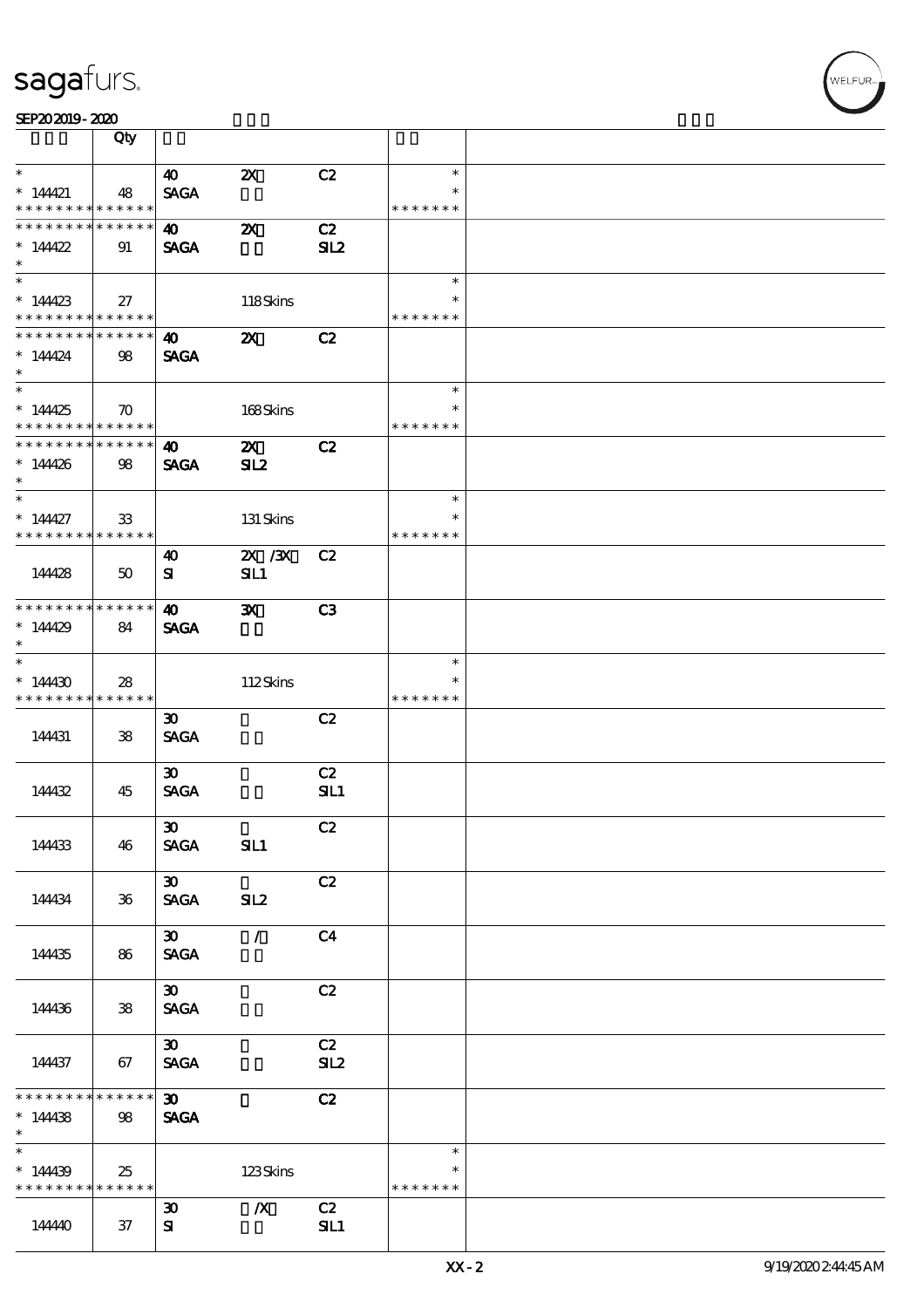#### $SEP202019 - 2020$

|                                                         | Qty                         |                                             |                                  |                |                                   |  |
|---------------------------------------------------------|-----------------------------|---------------------------------------------|----------------------------------|----------------|-----------------------------------|--|
| 144441                                                  | 25                          | $\boldsymbol{\mathfrak{B}}$<br><b>SROY</b>  | $\mathbf x$                      | C2             |                                   |  |
| 144442                                                  | $\boldsymbol{\mathfrak{D}}$ | $\boldsymbol{\mathfrak{D}}$<br><b>SROY</b>  | $\mathbf{x}$<br>SL1              | C2             |                                   |  |
| 144443                                                  | $50\,$                      | $\boldsymbol{\mathfrak{D}}$<br><b>SAGA</b>  | $\mathbf{x}$                     | C2<br>SL2      |                                   |  |
| * * * * * * * *<br>$*$ 144444<br>$\ast$                 | * * * * * *<br>105          | $\boldsymbol{\mathfrak{D}}$<br><b>SAGA</b>  | $\mathbf x$<br>SL1               | C2             |                                   |  |
| $*14445$<br>* * * * * * * *                             | 27<br>$* * * * * * *$       |                                             | 132Skins                         |                | $\ast$<br>$\ast$<br>* * * * * * * |  |
| * * * * * * * *<br>$* 14446$<br>$\ast$                  | $* * * * * * *$<br>105      | $\boldsymbol{\mathfrak{D}}$<br><b>SAGA</b>  | $\mathbf{x}$<br>SL2              | C2             |                                   |  |
| $\ast$<br>$* 144447$<br>* * * * * * * *                 | 54<br>* * * * * *           |                                             | 159Skins                         |                | $\ast$<br>$\ast$<br>* * * * * * * |  |
| 144448                                                  | 34                          | $\boldsymbol{\mathfrak{D}}$<br>IA           | $\mathbf{X}$                     | C2             |                                   |  |
| 14449                                                   | 43                          | $\boldsymbol{\mathfrak{D}}$<br>${\bf s}$    | $\mathbf{X}$                     | C2             |                                   |  |
| 144450                                                  | 107                         | $\boldsymbol{\mathfrak{D}}$<br><b>SAGA</b>  | $X \, /ZX$                       | C <sub>4</sub> |                                   |  |
| 144451                                                  | 41                          | $\boldsymbol{\mathfrak{D}}$<br>$\mathbf{B}$ | $X$ / $ZX$                       | C2             |                                   |  |
| 144452                                                  | 25                          | $\boldsymbol{\mathfrak{D}}$<br><b>SROY</b>  | $\boldsymbol{\mathsf{z}}$        | C2             |                                   |  |
| 144453                                                  | 24                          | 30<br><b>SROY</b>                           | $\boldsymbol{\mathsf{Z}}$        | C2<br>SL1      |                                   |  |
| 144454                                                  | 28                          | $\infty$<br><b>SROY</b>                     | $\boldsymbol{\alpha}$<br>SIL1    | C2             |                                   |  |
| 144455                                                  | 25                          | $\boldsymbol{\mathfrak{D}}$<br><b>SROY</b>  | $\boldsymbol{\mathsf{Z}}$<br>SL2 | C2             |                                   |  |
| * * * * * * *<br>$*14456$<br>$\ast$                     | * * * * * *  <br>105        | $\boldsymbol{\mathfrak{D}}$<br><b>SAGA</b>  | $\boldsymbol{\alpha}$            | C2             |                                   |  |
| $\ast$<br>$*14457$<br>$\ast$                            | 84                          |                                             | $\boldsymbol{2}$                 |                | $\ast$<br>$\ast$<br>$\ast$        |  |
| $\overline{\phantom{0}}$<br>$*14458$<br>* * * * * * * * | 26<br>* * * * * *           |                                             | 215Skins                         |                | $\ast$<br>$\ast$<br>* * * * * * * |  |
| 144459                                                  | 31                          | $\boldsymbol{\mathfrak{D}}$<br><b>SAGA</b>  | $\boldsymbol{\mathsf{Z}}$        | C2             |                                   |  |
| * * * * * * * *<br>$*14400$<br>$\ast$                   | * * * * * *<br>105          | $\boldsymbol{\infty}$<br><b>SAGA</b>        | $\boldsymbol{\mathsf{X}}$        | C2<br>SL2      |                                   |  |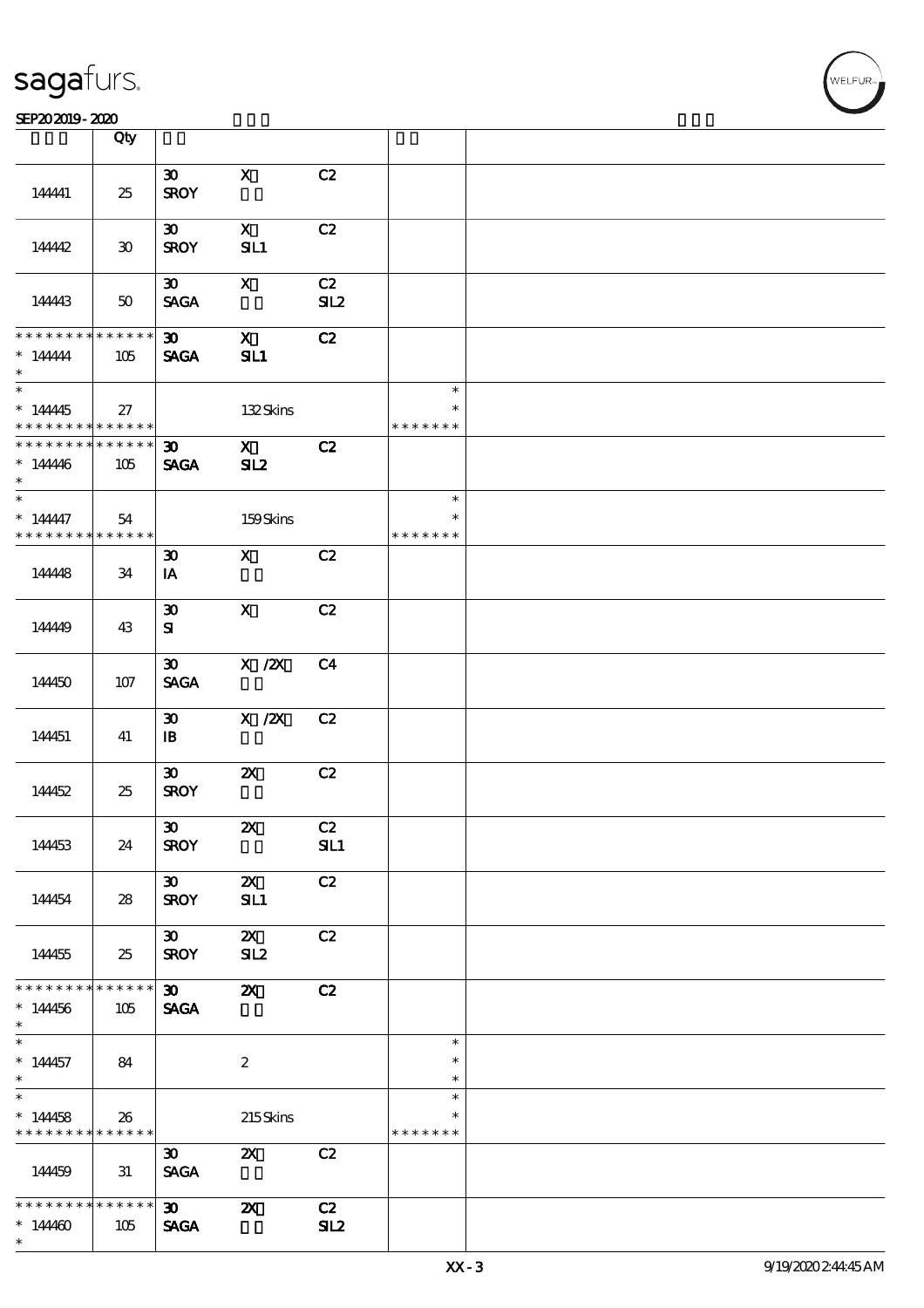|                                            | Qty                         |                                |                           |                |               |  |
|--------------------------------------------|-----------------------------|--------------------------------|---------------------------|----------------|---------------|--|
|                                            |                             |                                |                           |                |               |  |
| $\ast$                                     |                             | $\boldsymbol{\mathfrak{D}}$    | $\boldsymbol{\mathsf{Z}}$ | C2             | $\ast$        |  |
| $*14461$                                   | $77\,$                      | <b>SAGA</b>                    |                           | SL2            | $\ast$        |  |
|                                            |                             |                                |                           |                |               |  |
| * * * * * * * *                            | ******                      |                                |                           |                | * * * * * * * |  |
| * * * * * * * *                            | * * * * * *                 | $\boldsymbol{\mathfrak{D}}$    | $\boldsymbol{\mathsf{z}}$ | C2             |               |  |
|                                            |                             |                                |                           |                |               |  |
| * $14462$                                  | 105                         | <b>SAGA</b>                    |                           |                |               |  |
| $\ast$                                     |                             |                                |                           |                |               |  |
| $\overline{\phantom{0}}$                   |                             |                                |                           |                | $\ast$        |  |
|                                            |                             |                                |                           |                |               |  |
| $*14463$                                   | 98                          |                                | $\boldsymbol{2}$          |                | $\ast$        |  |
|                                            |                             |                                |                           |                |               |  |
| $\ast$                                     |                             |                                |                           |                | $\ast$        |  |
| $*$                                        |                             |                                |                           |                | $\ast$        |  |
|                                            |                             |                                |                           |                | $\ast$        |  |
| $* 14464$                                  | 101                         |                                | 304Skins                  |                |               |  |
| * * * * * * * *                            | $* * * * * * *$             |                                |                           |                | * * * * * * * |  |
| * * * * * * * * <mark>* * * * * * *</mark> |                             | $\boldsymbol{\mathfrak{D}}$    | $\mathbf{X}$              | C2             |               |  |
|                                            |                             |                                |                           |                |               |  |
| $*14465$                                   | 105                         | <b>SAGA</b>                    | SL2                       |                |               |  |
| $\ast$                                     |                             |                                |                           |                |               |  |
|                                            |                             |                                |                           |                |               |  |
|                                            |                             |                                |                           |                | $\ast$        |  |
| $*14406$                                   | 59                          |                                | 164Skins                  |                | $\ast$        |  |
|                                            |                             |                                |                           |                |               |  |
| * * * * * * * * * * * * * *                |                             |                                |                           |                | * * * * * * * |  |
|                                            |                             | $\boldsymbol{\mathfrak{D}}$    | $\boldsymbol{\mathsf{Z}}$ | C2             |               |  |
|                                            |                             |                                |                           |                |               |  |
| 144467                                     | 45                          | IA                             |                           |                |               |  |
|                                            |                             |                                |                           |                |               |  |
|                                            |                             |                                |                           |                |               |  |
|                                            |                             | $\boldsymbol{\mathfrak{D}}$    | $\boldsymbol{\mathsf{Z}}$ | C2             |               |  |
| 144468                                     | ${\bf 33}$                  | ${\bf s}$                      |                           |                |               |  |
|                                            |                             |                                |                           |                |               |  |
|                                            |                             |                                |                           |                |               |  |
|                                            |                             | $\boldsymbol{\mathfrak{D}}$    | $\boldsymbol{\alpha}$     | C2             |               |  |
|                                            |                             |                                |                           |                |               |  |
| 144469                                     | 51                          | ${\bf s}$                      | SL2                       |                |               |  |
|                                            |                             |                                |                           |                |               |  |
| * * * * * * * * * * * * * * *              |                             |                                |                           |                |               |  |
|                                            |                             | 30 <sub>2</sub>                | $\mathbf{x}$              | C2             |               |  |
| * $144470$                                 | 104                         | <b>SAGA</b>                    |                           |                |               |  |
| $\ast$                                     |                             |                                |                           |                |               |  |
|                                            |                             |                                |                           |                |               |  |
| $\ast$                                     |                             |                                |                           |                | $\ast$        |  |
| $* 144471$                                 | $\boldsymbol{\mathfrak{D}}$ |                                | 134Skins                  |                | $\ast$        |  |
|                                            |                             |                                |                           |                |               |  |
| * * * * * * * * * * * * * * *              |                             |                                |                           |                | * * * * * * * |  |
| * * * * * * * * * * * * * * <mark>*</mark> |                             | $\boldsymbol{\mathfrak{D}}$    | $\mathbf{x}$              | C3             |               |  |
|                                            |                             |                                |                           |                |               |  |
| * $14472$                                  | 105                         | <b>SAGA</b>                    |                           |                |               |  |
| $\ast$                                     |                             |                                |                           |                |               |  |
| $\ast$                                     |                             |                                |                           |                |               |  |
|                                            |                             |                                |                           |                |               |  |
| $* 144473$                                 | $\boldsymbol{\pi}$          |                                | 175Skins                  |                | $\ast$        |  |
| * * * * * * * *                            | * * * * * *                 |                                |                           |                | * * * * * * * |  |
|                                            |                             |                                |                           |                |               |  |
|                                            |                             | $\boldsymbol{\mathfrak{D}}$    | $\mathbf{x}$              | C2             |               |  |
| 144474                                     | 49                          | $\operatorname{\mathsf{SAGA}}$ |                           | SL1            |               |  |
|                                            |                             |                                |                           |                |               |  |
|                                            |                             |                                |                           |                |               |  |
|                                            |                             | $\boldsymbol{\mathfrak{D}}$    |                           | C2             |               |  |
|                                            |                             |                                |                           |                |               |  |
| 144475                                     | 94                          | $\ensuremath{\mathsf{SAGA}}$   |                           |                |               |  |
|                                            |                             |                                |                           |                |               |  |
|                                            |                             | $\boldsymbol{\mathfrak{D}}$    |                           | C2             |               |  |
|                                            |                             |                                |                           |                |               |  |
| 144476                                     | 76                          | <b>SAGA</b>                    | SL1                       |                |               |  |
|                                            |                             |                                |                           |                |               |  |
|                                            |                             |                                |                           |                |               |  |
|                                            |                             | $\boldsymbol{\mathfrak{D}}$    |                           | C2             |               |  |
| 144477                                     | 43                          | <b>SAGA</b>                    | SL2                       |                |               |  |
|                                            |                             |                                |                           |                |               |  |
|                                            |                             |                                |                           |                |               |  |
|                                            |                             | $\boldsymbol{\mathfrak{D}}$    | $\mathcal{L}$             | C2             |               |  |
|                                            |                             |                                |                           |                |               |  |
| 144478                                     | 45                          | <b>SROY</b>                    |                           | SL1            |               |  |
|                                            |                             |                                |                           |                |               |  |
|                                            |                             | $\boldsymbol{\mathfrak{D}}$    | $\mathcal{L}$             | C <sub>4</sub> |               |  |
|                                            |                             |                                |                           |                |               |  |
| 144479                                     | 53                          | <b>SAGA</b>                    |                           |                |               |  |
|                                            |                             |                                |                           |                |               |  |
|                                            |                             |                                |                           |                |               |  |
|                                            |                             | $\boldsymbol{\mathfrak{D}}$    | $\prime$                  | C2             |               |  |
| 144480                                     | 58                          | ${\bf s}$                      |                           | SL2            |               |  |
|                                            |                             |                                |                           |                |               |  |
|                                            |                             |                                |                           |                |               |  |
|                                            |                             |                                |                           |                |               |  |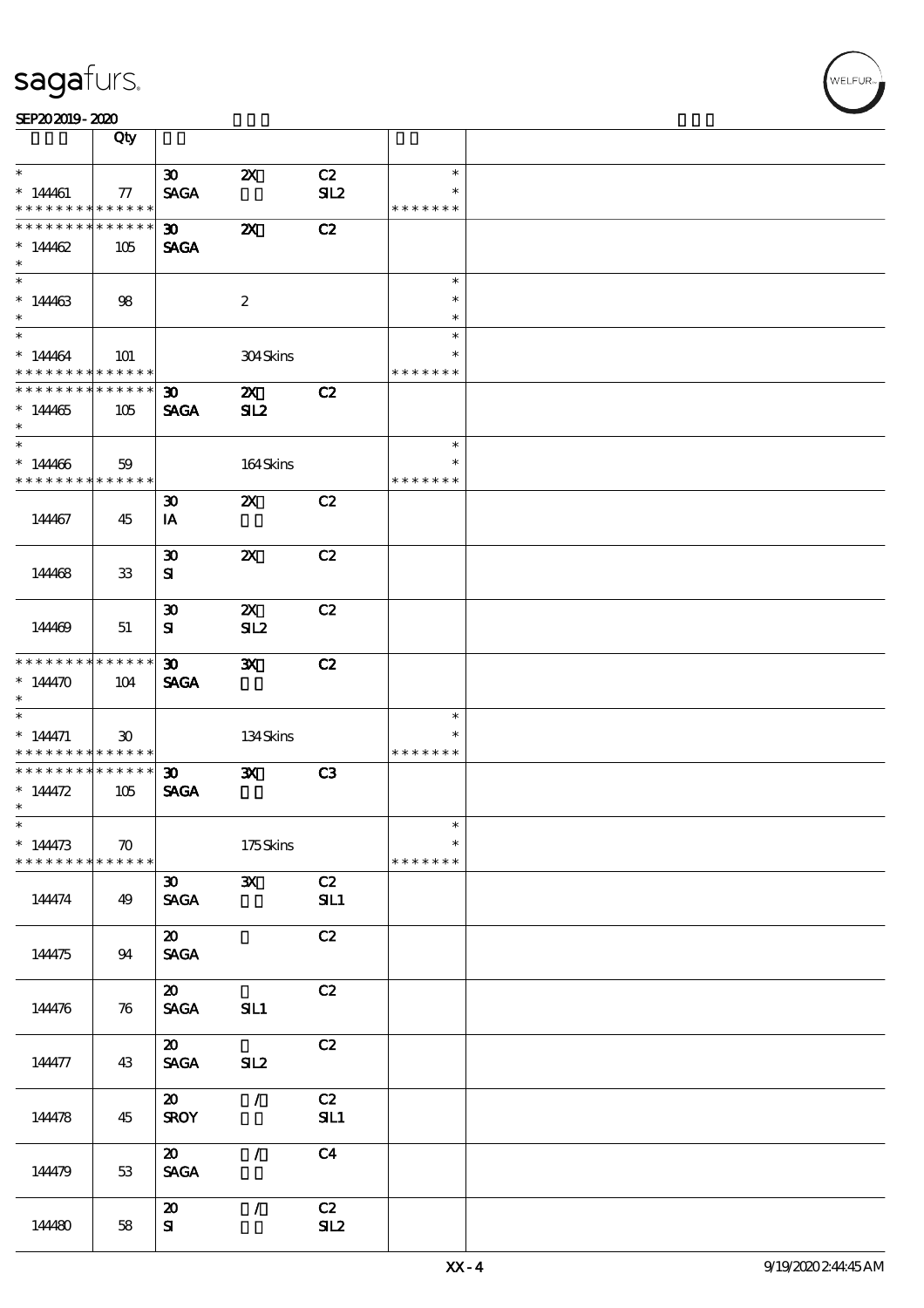|                                                                       | Qty                                  |                                                               |                                                                                                                                                                                                                                                                                                                                                                                                                                                                      |                |                                   |  |
|-----------------------------------------------------------------------|--------------------------------------|---------------------------------------------------------------|----------------------------------------------------------------------------------------------------------------------------------------------------------------------------------------------------------------------------------------------------------------------------------------------------------------------------------------------------------------------------------------------------------------------------------------------------------------------|----------------|-----------------------------------|--|
| 144481                                                                | 51                                   | $\boldsymbol{\mathfrak{D}}$<br>${\bf s}$                      | $\mathcal{L}$<br>SL2                                                                                                                                                                                                                                                                                                                                                                                                                                                 | C2             |                                   |  |
| 144482                                                                | 71                                   | $\boldsymbol{\mathfrak{D}}$<br><b>SAGA</b>                    |                                                                                                                                                                                                                                                                                                                                                                                                                                                                      | C2             |                                   |  |
| 144483                                                                | 110                                  | $\boldsymbol{\mathfrak{D}}$<br><b>SAGA</b>                    |                                                                                                                                                                                                                                                                                                                                                                                                                                                                      | C2<br>SL1      |                                   |  |
| 144484                                                                | 48                                   | $\boldsymbol{\mathfrak{D}}$<br><b>SACA</b>                    |                                                                                                                                                                                                                                                                                                                                                                                                                                                                      | C2<br>SL2      |                                   |  |
| * * * * * * * * * * * * * *<br>$*14485$<br>$\ast$                     | 112                                  | $\boldsymbol{\mathsf{20}}$<br><b>SAGA</b>                     |                                                                                                                                                                                                                                                                                                                                                                                                                                                                      | C2             |                                   |  |
| $\overline{\phantom{0}}$<br>$*14486$<br>* * * * * * * *               | $\boldsymbol{\omega}$<br>* * * * * * |                                                               | 181 Skins                                                                                                                                                                                                                                                                                                                                                                                                                                                            |                | $\ast$<br>$\ast$<br>* * * * * * * |  |
| 144487                                                                | 119                                  | $\boldsymbol{\mathfrak{D}}$<br><b>SAGA</b>                    | SL1                                                                                                                                                                                                                                                                                                                                                                                                                                                                  | C2             |                                   |  |
| 144488                                                                | 52                                   | $\boldsymbol{\mathfrak{D}}$<br><b>SAGA</b>                    | SL2                                                                                                                                                                                                                                                                                                                                                                                                                                                                  | C2             |                                   |  |
| 144489                                                                | 24                                   | $\boldsymbol{\mathfrak{D}}$<br><b>SROY</b>                    | $\mathbf{X}$                                                                                                                                                                                                                                                                                                                                                                                                                                                         | C2<br>SL1      |                                   |  |
| 144490                                                                | $99$                                 | $\boldsymbol{\mathfrak{D}}$<br><b>SAGA</b>                    | $\mathbf{x}$                                                                                                                                                                                                                                                                                                                                                                                                                                                         | C2             |                                   |  |
| 144491                                                                | 10B                                  | $\boldsymbol{\mathfrak{D}}$<br><b>SAGA</b>                    | $\mathbf{x}$                                                                                                                                                                                                                                                                                                                                                                                                                                                         | C2<br>SL1      |                                   |  |
| 144492                                                                | 123                                  | $\boldsymbol{\mathfrak{D}}$<br>$\operatorname{\mathsf{SAGA}}$ | $\mathbf X$                                                                                                                                                                                                                                                                                                                                                                                                                                                          | C2<br>SL2      |                                   |  |
| **************<br>$*1449B$<br>$\ast$                                  | 112                                  | $\boldsymbol{\omega}$<br><b>SAGA</b>                          | $\mathbf{x}$                                                                                                                                                                                                                                                                                                                                                                                                                                                         | C2             |                                   |  |
| $\overline{\phantom{a}}$<br>$*14494$<br>* * * * * * * * * * * * * * * | 78                                   |                                                               | $190\mbox{Skirs}$                                                                                                                                                                                                                                                                                                                                                                                                                                                    |                | $\ast$<br>$\ast$<br>* * * * * * * |  |
| * * * * * * * *<br>$*14495$<br>$\ast$                                 | $* * * * * * *$<br>105               | $\boldsymbol{\mathfrak{D}}$<br><b>SAGA</b>                    | $\boldsymbol{\mathrm{X}}$ and $\boldsymbol{\mathrm{X}}$ and $\boldsymbol{\mathrm{X}}$ and $\boldsymbol{\mathrm{X}}$ and $\boldsymbol{\mathrm{X}}$ and $\boldsymbol{\mathrm{X}}$ and $\boldsymbol{\mathrm{X}}$ and $\boldsymbol{\mathrm{X}}$ and $\boldsymbol{\mathrm{X}}$ and $\boldsymbol{\mathrm{X}}$ and $\boldsymbol{\mathrm{X}}$ and $\boldsymbol{\mathrm{X}}$ and $\boldsymbol{\mathrm{X}}$ and $\boldsymbol{\mathrm{X}}$ and $\boldsymbol{\mathrm{X}}$<br>SL1 | C2             |                                   |  |
| $\ast$<br>$*14496$<br>* * * * * * * * * * * * * *                     | 31                                   |                                                               | 136Skins                                                                                                                                                                                                                                                                                                                                                                                                                                                             |                | $\ast$<br>$\ast$<br>* * * * * * * |  |
| 144497                                                                | 95                                   | $\boldsymbol{\mathfrak{D}}$<br><b>SAGA</b>                    | $\mathbf X$<br>SL2                                                                                                                                                                                                                                                                                                                                                                                                                                                   | C2             |                                   |  |
| 144498                                                                | 39                                   | $\boldsymbol{\mathfrak{D}}$<br>${\bf s}$                      | $\mathbf{X}$                                                                                                                                                                                                                                                                                                                                                                                                                                                         | C2<br>SL2      |                                   |  |
| 144499                                                                | 49                                   | $\boldsymbol{\mathfrak{D}}$<br>S <sub>1</sub>                 | $\mathbf{X}$<br>SL2                                                                                                                                                                                                                                                                                                                                                                                                                                                  | C2             |                                   |  |
| 144500                                                                | 67                                   | $\boldsymbol{\mathsf{20}}$<br><b>SAGA</b>                     | $X$ / $ZX$                                                                                                                                                                                                                                                                                                                                                                                                                                                           | C <sub>4</sub> |                                   |  |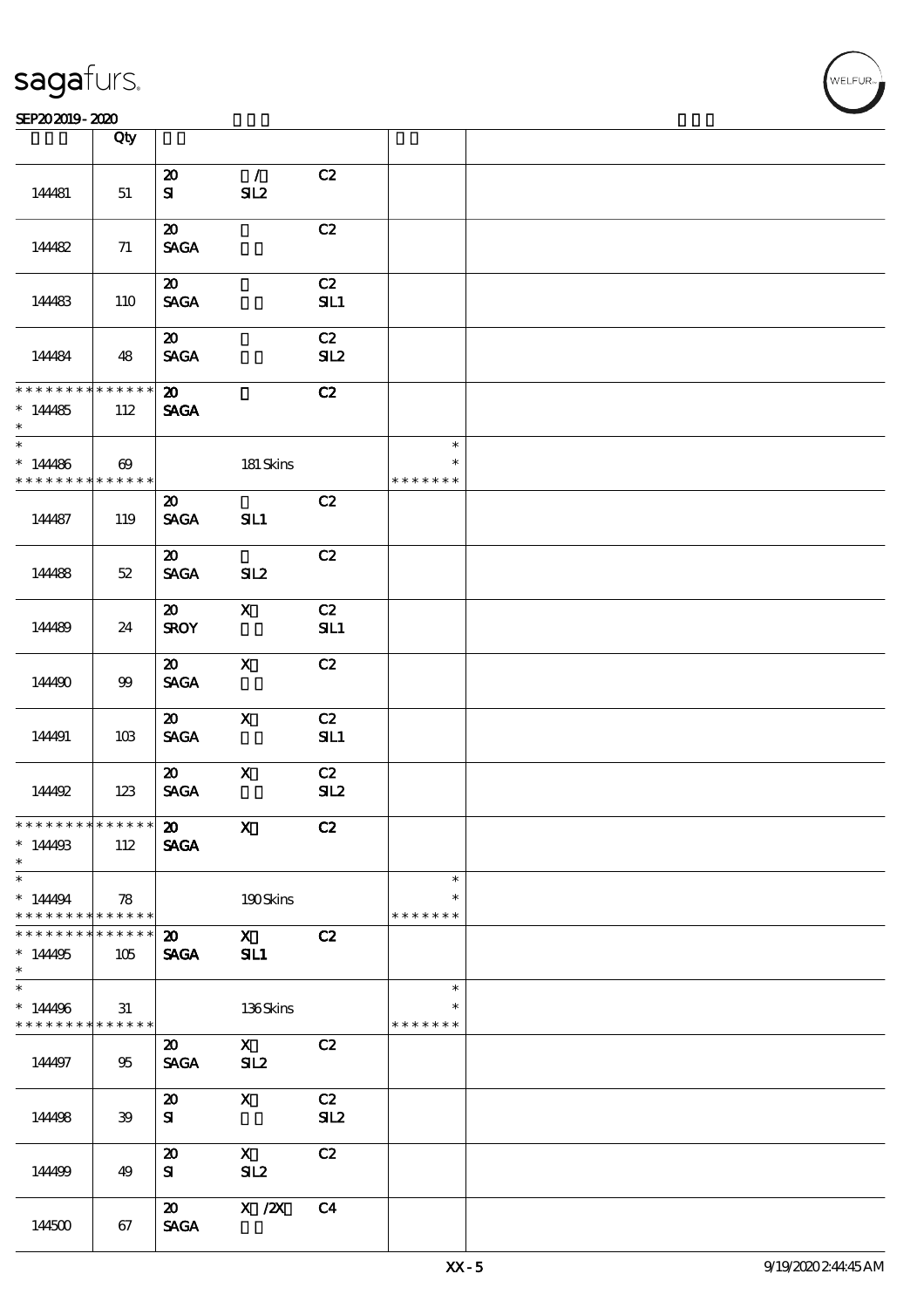#### SEP202019-2020

|                                                                 | Qty                    |                                                               |                                  |                       |                                   |  |
|-----------------------------------------------------------------|------------------------|---------------------------------------------------------------|----------------------------------|-----------------------|-----------------------------------|--|
| 144501                                                          | 46                     | $\boldsymbol{\mathfrak{D}}$<br>$\mathbf{B}$                   | $X$ / $ZX$                       | C2                    |                                   |  |
| * * * * * * * *<br>$* 14502$<br>$\ast$                          | $* * * * * * *$<br>112 | $\boldsymbol{\omega}$<br><b>SAGA</b>                          | $\boldsymbol{\mathsf{z}}$        | C2                    |                                   |  |
| $*14450B$<br>* * * * * * * * * * * * * *                        | 100                    |                                                               | 212Skins                         |                       | $\ast$<br>$\ast$<br>* * * * * * * |  |
| * * * * * * * * * * * * * *<br>$*144504$<br>$*$                 | 112                    | $\boldsymbol{\mathfrak{D}}$<br><b>SAGA</b>                    | $\boldsymbol{\mathsf{z}}$        | C2<br>SL1             |                                   |  |
| $*144505$<br>* * * * * * * * * * * * * * *                      | 99                     |                                                               | 211 Skins                        |                       | $\ast$<br>$\ast$<br>* * * * * * * |  |
| ___<br>******** <mark>******</mark><br>$*144506$<br>$\ast$      | 105                    | $\boldsymbol{\omega}$<br><b>SAGA</b>                          | $\boldsymbol{\mathsf{Z}}$        | C2<br>SL <sub>2</sub> |                                   |  |
| $*144507$<br>* * * * * * * * <mark>* * * * * * *</mark>         | 21                     |                                                               | 126Skins                         |                       | $\ast$<br>$\ast$<br>* * * * * * * |  |
| * * * * * * * * * * * * * * *<br>$*144508$<br>$\ast$            | 112                    | $\boldsymbol{\mathfrak{D}}$<br><b>SAGA</b>                    | $\boldsymbol{\mathsf{Z}}$        | C2                    |                                   |  |
| $*14509$<br>$\ast$                                              | 105                    |                                                               | $\boldsymbol{2}$                 |                       | $\ast$<br>$\ast$<br>$\ast$        |  |
| $*$<br>$*144510$<br>* * * * * * * *                             | 49<br>* * * * * *      |                                                               | 266Skins                         |                       | $\ast$<br>$\ast$<br>* * * * * * * |  |
| * * * * * * * *<br>$*144511$<br>$*$                             | ******<br>112          | $\boldsymbol{\mathfrak{D}}$<br><b>SAGA</b>                    | $\boldsymbol{\mathsf{X}}$<br>SL1 | C2                    |                                   |  |
| $\ast$<br>$*144512$<br>* * * * * * * * <mark>* * * * * *</mark> | $\boldsymbol{\omega}$  |                                                               | 178Skins                         |                       | $\ast$<br>$\ast$<br>* * * * * * * |  |
| 144513                                                          | 124                    | $\boldsymbol{\omega}$<br><b>SAGA</b>                          | $\mathbf{z}$<br>SL2              | C2                    |                                   |  |
| 144514                                                          | 116                    | $\boldsymbol{\mathfrak{D}}$<br>$\operatorname{\mathsf{SAGA}}$ | $\mathbf{x}$                     | C2                    |                                   |  |
| 144515                                                          | 123                    | $\boldsymbol{\mathfrak{D}}$<br>$\operatorname{\mathsf{SAGA}}$ | $\mathbf{x}$                     | C3                    |                                   |  |
| 144516                                                          | 59                     | $\boldsymbol{\mathfrak{D}}$<br>$\ensuremath{\mathsf{SAGA}}$   | $\mathbf{x}$                     | C2<br>SL2             |                                   |  |

**VELFUR**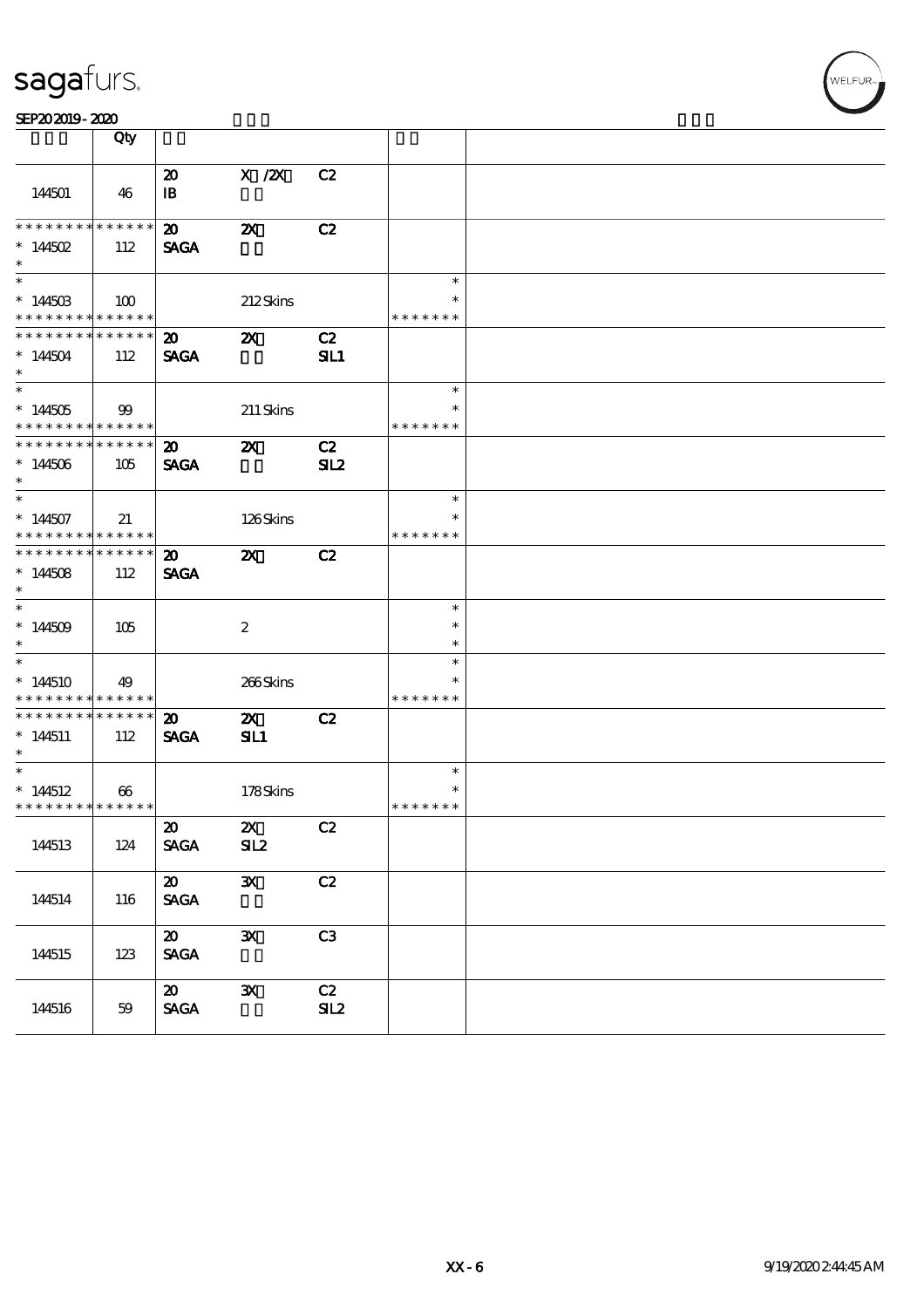| SEP202019-2020 |  |  |  |
|----------------|--|--|--|
|                |  |  |  |

|                                                              | Qty                |                                            |                  |                |                                   |  |
|--------------------------------------------------------------|--------------------|--------------------------------------------|------------------|----------------|-----------------------------------|--|
| * * * * * * * * * * * * * *<br>$*14521$<br>$\ast$            | 41                 | 40'30<br><b>SAGA</b>                       | $\bar{I}$        | C2             |                                   |  |
| $\overline{\ast}$<br>$*14522$<br>* * * * * * * * * * * * * * | 91                 |                                            | 132Skins         |                | $\ast$<br>$\ast$<br>* * * * * * * |  |
| 144523                                                       | $\boldsymbol{\pi}$ | 40'30<br><b>SAGA</b>                       | $\mathcal{L}$    | C2             |                                   |  |
| 144524                                                       | 55                 | 40'30<br>${\bf s}$                         | $\mathcal{L}$    | C2             |                                   |  |
| ******** <mark>*******</mark><br>$*144525$<br>$\ast$         | $98\,$             | 40'30<br><b>SAGA</b>                       |                  | C2             |                                   |  |
| $\ast$<br>$*144526$<br>* * * * * * * * * * * * * *           | 84                 |                                            | 182Skins         |                | $\ast$<br>* * * * * * *           |  |
| 144527                                                       | $95\,$             | 40'30<br>${\bf s}$                         | $X$ / $ZX$       | C2             |                                   |  |
| 144528                                                       | 14                 | 3020<br><b>SAGA</b>                        | $\boldsymbol{X}$ | C2<br>SL2      |                                   |  |
| 144529                                                       | 16                 | 3020<br><b>SAGA</b>                        | $\boldsymbol{X}$ | C <sub>4</sub> |                                   |  |
| 144530                                                       | 49                 | $\boldsymbol{\mathfrak{D}}$<br><b>SAGA</b> |                  | C2             |                                   |  |
| 144531                                                       | 102                | $\boldsymbol{\mathfrak{D}}$<br><b>SAGA</b> | $X$ / $ZX$       | C2             |                                   |  |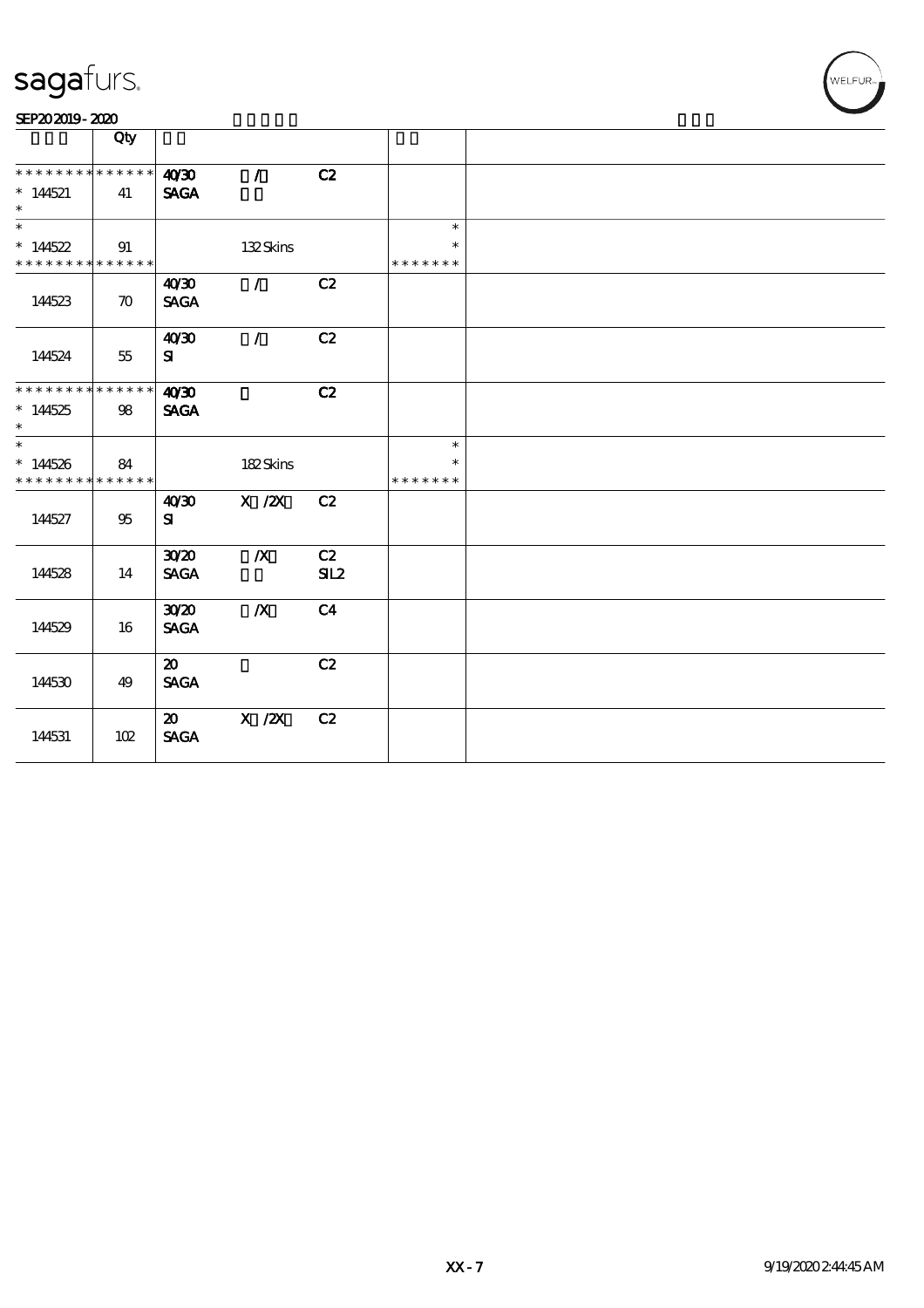|                                                                                    | Qty                    |                                            |                           |                |                                      |  |
|------------------------------------------------------------------------------------|------------------------|--------------------------------------------|---------------------------|----------------|--------------------------------------|--|
| 144541                                                                             | 92                     | $\boldsymbol{\mathfrak{D}}$<br><b>SAGA</b> |                           | C2/C3          |                                      |  |
| * * * * * * * * * * * * * * *<br>$*14542$<br>$\ast$                                | 105                    | $\boldsymbol{\mathfrak{D}}$<br><b>SAGA</b> |                           | C2             |                                      |  |
| $*14543$<br>* * * * * * * * * * * * * * *                                          | 46                     |                                            | 151 Skins                 |                | $\ast$<br>$\ast$<br>* * * * * * *    |  |
| * * * * * * * * * * * * * * *<br>$*144544$<br>$\ast$                               | 105                    | $\boldsymbol{\mathfrak{D}}$<br><b>SAGA</b> |                           | C3             |                                      |  |
| $*14545$<br>* * * * * * * * <mark>* * * * * * *</mark>                             | 31                     |                                            | 136Skins                  |                | $\ast$<br>$\ast$<br>* * * * * * *    |  |
| * * * * * * * * * * * * * * *<br>$*144546$<br>$\ast$                               | 98                     | $\boldsymbol{\mathfrak{D}}$<br><b>SAGA</b> |                           | C2             |                                      |  |
| $\overline{\phantom{0}}$<br>$* 144547$<br>$\ast$                                   | 98                     |                                            | $\boldsymbol{2}$          |                | $\ast$<br>$\ast$<br>$\ast$           |  |
| $\overline{\phantom{0}}$<br>$*14548$<br>$\ast$                                     | 98                     |                                            | 3                         |                | $\ast$<br>$\ast$<br>$\ast$           |  |
| $\overline{\phantom{0}}$<br>$*14549$<br>* * * * * * * * <mark>* * * * * * *</mark> | 98                     |                                            | 392Skins                  |                | $\ast$<br>$\ast$<br>* * * * * * *    |  |
| * * * * * * * * <mark>*</mark><br>$*144550$<br>$\ast$                              | $* * * * * * *$<br>105 | $\boldsymbol{\mathfrak{D}}$<br><b>SAGA</b> |                           | C <sub>3</sub> |                                      |  |
| $\ast$<br>$*144551$<br>$\ast$                                                      | 98                     |                                            | $\boldsymbol{2}$          |                | $\ast$<br>$\ast$<br>$\ast$           |  |
| $\overline{\phantom{0}}$<br>* $14552$<br>$\ast$                                    | 98                     |                                            | $\ensuremath{\mathbf{3}}$ |                | $\ast$<br>$\ast$<br>$\ast$           |  |
| $*144533$<br>$\ast$                                                                | $98\,$                 |                                            | $\boldsymbol{4}$          |                | $\ast$<br>$\ast$<br>$\ast$           |  |
| $*144554$<br>$\ast$                                                                | 98                     |                                            | $\mathbf{5}$              |                | $\ast$<br>$\ast$<br>$\ast$           |  |
| $*144555$<br>* * * * * * * *                                                       | 92<br>* * * * * *      |                                            | 589Skins                  |                | $\ast$<br>$\ast$<br>* * * * * * *    |  |
| * * * * * * *<br>$*144556$<br>$\ast$                                               | * * * * * *<br>$105$   | $\boldsymbol{\mathfrak{D}}$<br><b>SAGA</b> | $\mathbf{X}$              | C2             |                                      |  |
| $\ast$<br>$*144557$<br>$\ast$<br>$\overline{\phantom{0}}$                          | 98                     |                                            | $\boldsymbol{2}$          |                | $\ast$<br>$\ast$<br>$\ast$           |  |
| $*144558$<br>$\ast$<br>$\overline{\ast}$                                           | 98                     |                                            | $\ensuremath{\mathbf{3}}$ |                | $\ast$<br>$\ast$<br>$\ast$           |  |
| $*14559$<br>$\ast$<br>$\ast$                                                       | 84                     |                                            | $\boldsymbol{4}$          |                | $\ast$<br>$\ast$<br>$\ast$<br>$\ast$ |  |
| $*14560$<br>* * * * * * * *                                                        | 25<br>* * * * * *      |                                            | 410Skins                  |                | $\ast$<br>* * * * * * *              |  |

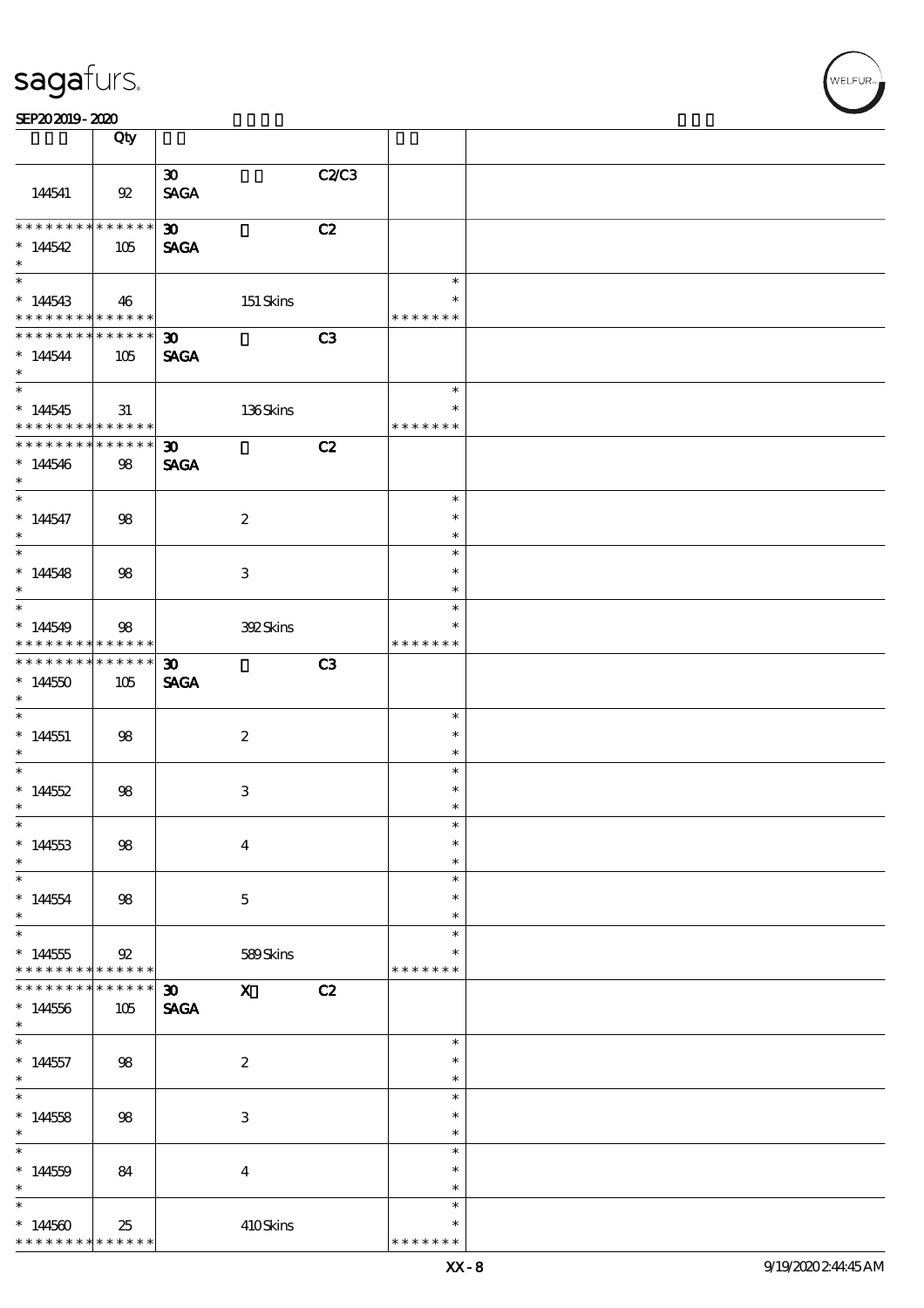#### SEP202019-2020

|                                            | Qty                         |                                            |                           |              |                         |  |
|--------------------------------------------|-----------------------------|--------------------------------------------|---------------------------|--------------|-------------------------|--|
| * * * * * * * *                            | $******$                    |                                            |                           |              |                         |  |
| $*144561$<br>$\ast$                        | 105                         | $\boldsymbol{\mathfrak{D}}$<br><b>SAGA</b> | $\mathbf{x}$              | C3           |                         |  |
| $\ast$                                     |                             |                                            |                           |              |                         |  |
| $*14562$                                   | 98                          |                                            | $\boldsymbol{2}$          |              | $\ast$<br>$\ast$        |  |
| $\ast$                                     |                             |                                            |                           |              | $\ast$                  |  |
| $\ast$                                     |                             |                                            |                           |              | $\ast$                  |  |
| $*144563$                                  | 98                          |                                            | $\ensuremath{\mathbf{3}}$ |              | $\ast$<br>$\ast$        |  |
| $\ast$                                     |                             |                                            |                           |              | $\ast$                  |  |
| $* 144564$<br>$\ast$                       | 98                          |                                            | $\boldsymbol{4}$          |              | $\ast$<br>$\ast$        |  |
|                                            |                             |                                            |                           |              | $\ast$                  |  |
| $*144565$                                  | 98                          |                                            | $\mathbf 5$               |              | $\ast$                  |  |
| $\ast$                                     |                             |                                            |                           |              | $\ast$                  |  |
| $*$                                        |                             |                                            |                           |              | $\ast$                  |  |
| $*14566$<br>* * * * * * * *                | 85<br>* * * * * *           |                                            | 582Skins                  |              | $\ast$<br>* * * * * * * |  |
| * * * * * * * *                            | $* * * * * * *$             | $\boldsymbol{\mathfrak{D}}$                | $\boldsymbol{\mathsf{z}}$ | <b>C2/C3</b> |                         |  |
| $*144567$<br>$\ast$                        | 105                         | <b>SAGA</b>                                |                           |              |                         |  |
|                                            |                             |                                            |                           |              | $\ast$                  |  |
|                                            |                             |                                            |                           |              | $\ast$                  |  |
| $*144568$<br>$\ast$                        | 98                          |                                            | $\boldsymbol{2}$          |              | $\ast$                  |  |
| $\ast$                                     |                             |                                            |                           |              | $\ast$                  |  |
| $*14569$                                   | 67                          |                                            | 270Skins                  |              | $\ast$                  |  |
| * * * * * * * *                            | * * * * * *                 |                                            |                           |              | * * * * * * *           |  |
|                                            |                             | $\boldsymbol{\mathfrak{D}}$                |                           | C2/C3        |                         |  |
| 144570                                     | $\boldsymbol{\mathfrak{D}}$ | ${\bf s}$                                  |                           |              |                         |  |
| * * * * * * * * * * * * * * *              |                             | $\boldsymbol{\mathfrak{D}}$                | $\mathcal{L}$             | <b>C2/C3</b> |                         |  |
| $*144571$                                  | 112                         | <b>SAGA</b>                                |                           |              |                         |  |
| $\ast$                                     |                             |                                            |                           |              |                         |  |
| $\ast$                                     |                             |                                            |                           |              | $\ast$                  |  |
| $* 14572$                                  | 54                          |                                            | $166$ Skins               |              | $\ast$                  |  |
| * * * * * * * * <mark>* * * * * * *</mark> |                             |                                            |                           |              | * * * * * * *           |  |
| ****************** 20                      |                             |                                            |                           | C2           |                         |  |
| $*14573$                                   | 112                         | <b>SAGA</b>                                |                           |              |                         |  |
| $\ast$<br>$\ast$                           |                             |                                            |                           |              | $\ast$                  |  |
|                                            |                             |                                            |                           |              | $\ast$                  |  |
| $*144574$<br>* * * * * * * *               | 10B<br>$******$             |                                            | $215$ Skins               |              | * * * * * * *           |  |
| * * * * * * * *                            | $******$                    | $\boldsymbol{\mathfrak{D}}$                |                           | C3           |                         |  |
| $*144575$<br>$\ast$                        | 112                         | <b>SAGA</b>                                |                           |              |                         |  |
| $\overline{\ast}$                          |                             |                                            |                           |              | $\ast$                  |  |
| $*144576$                                  | 105                         |                                            | $\boldsymbol{2}$          |              | $\ast$                  |  |
| $\ast$                                     |                             |                                            |                           |              | $\ast$                  |  |
|                                            |                             |                                            |                           |              | $\ast$                  |  |
| $* 144577$                                 | 105                         |                                            | 322Skins                  |              | $\ast$                  |  |
| * * * * * * * *                            | * * * * * * *               |                                            |                           |              | * * * * * * *           |  |
|                                            |                             | $\boldsymbol{\mathfrak{D}}$                | $\mathbf{x}$              | C2           |                         |  |
| 144578                                     | 98                          | <b>SAGA</b>                                |                           |              |                         |  |
|                                            |                             |                                            |                           |              |                         |  |
| * * * * * * * *                            | * * * * * *                 | $\boldsymbol{\mathfrak{D}}$                | $\mathbf{x}$              | C3           |                         |  |
| $*14579$                                   | 112                         | <b>SAGA</b>                                |                           |              |                         |  |
| $\ast$                                     |                             |                                            |                           |              |                         |  |
| $\ast$                                     |                             |                                            |                           |              | $\ast$                  |  |
| $*14580$                                   | 105                         |                                            | $\boldsymbol{z}$          |              | $\ast$                  |  |
| $\ast$                                     |                             |                                            |                           |              | $\ast$                  |  |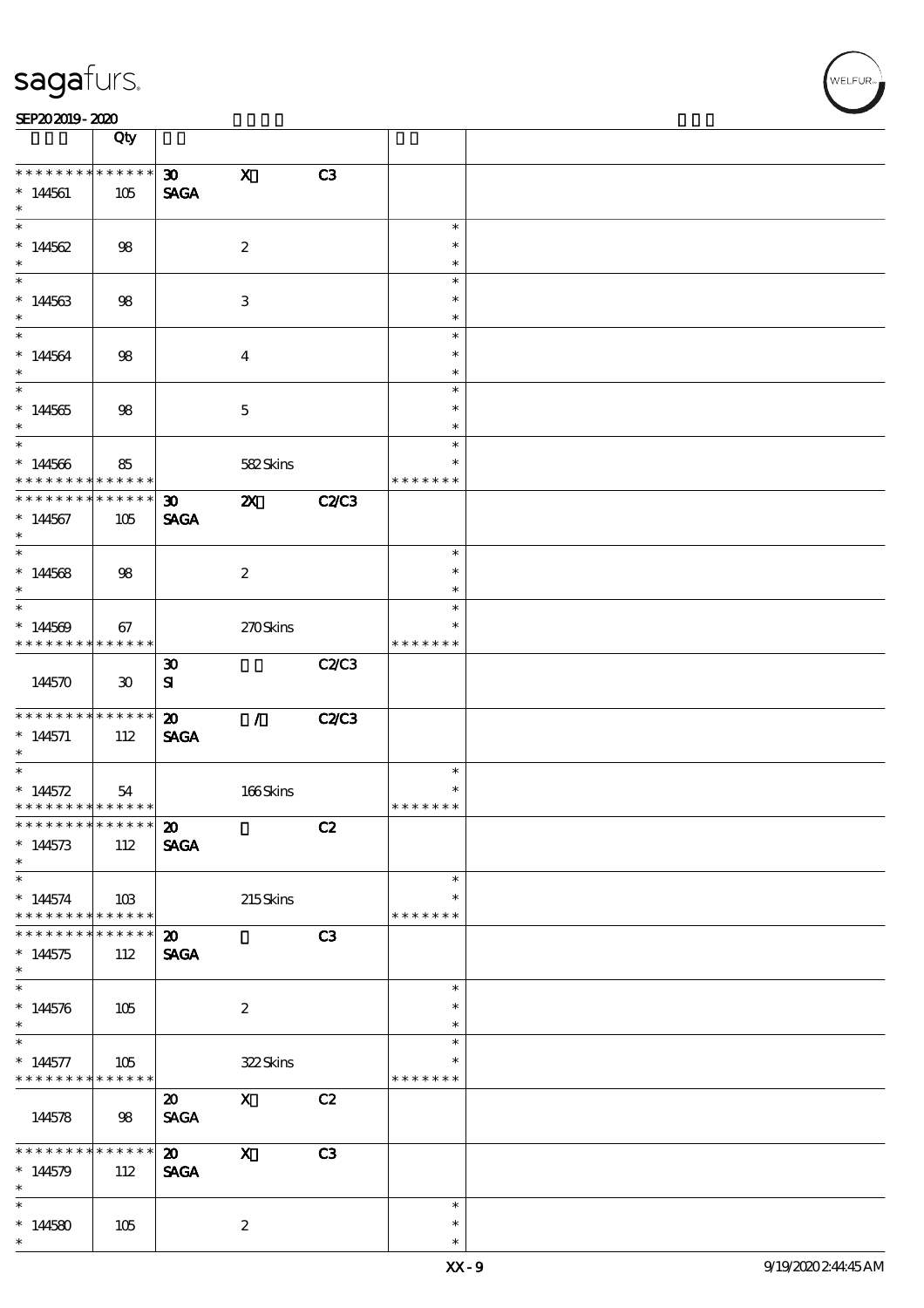|                                        | Qty                         |                                             |                           |              |                                   |  |
|----------------------------------------|-----------------------------|---------------------------------------------|---------------------------|--------------|-----------------------------------|--|
| $\ast$<br>$*144581$<br>* * * * * * * * | 105<br>* * * * * *          | $\boldsymbol{\mathfrak{D}}$<br><b>SAGA</b>  | $\mathbf x$               | C3           | $\ast$<br>$\ast$<br>* * * * * * * |  |
| 144582                                 | 112                         | $\boldsymbol{\mathfrak{D}}$<br><b>SAGA</b>  | $\boldsymbol{\mathsf{X}}$ | C2/C3        |                                   |  |
| 144583                                 | $35\,$                      | $\boldsymbol{\mathsf{20}}$<br>${\bf s}$     |                           | C2C3         |                                   |  |
| 144584                                 | $36\,$                      | 200<br>${\bf s}$                            | $\mathcal{L}$             | <b>C2/C3</b> |                                   |  |
| 144585                                 | ${\bf 38}$                  | 200<br>${\bf s}$                            | $\boldsymbol{X}$          | <b>C2/C3</b> |                                   |  |
| 144586                                 | 62                          | $\mathbf{O}$<br><b>SAGA</b>                 | $\mathcal{L}$             | C2C3         |                                   |  |
| 144587                                 | 44                          | $\mathbf{O}$<br><b>SAGA</b>                 | $\mathcal{L}$             | <b>C2/C3</b> |                                   |  |
| 144588                                 | 121                         | $\mathbf{O}$<br><b>SAGA</b>                 |                           | <b>C2/C3</b> |                                   |  |
| * * * * * * * *<br>$*14589$<br>$\ast$  | ******<br>105               | $\mathbf{O}$<br><b>SAGA</b>                 | $X$ / $ZX$                | <b>C2/C3</b> |                                   |  |
| $\ast$                                 |                             |                                             |                           |              | $\ast$                            |  |
| $*144590$<br>* * * * * * * *           | 25<br>******                |                                             | 130Skins                  |              | $\ast$<br>* * * * * * *           |  |
| 144591                                 | 23                          | $\mathbf{1}$<br><b>SAGA</b>                 |                           | <b>C2/C3</b> |                                   |  |
|                                        |                             |                                             |                           |              |                                   |  |
| 144593                                 | 21                          | $\boldsymbol{\mathfrak{D}}$<br>(S)          | $\mathcal{L}$<br>CHIP2    | <b>C2/C3</b> |                                   |  |
| 144594                                 | 45                          | $\boldsymbol{\mathfrak{D}}$<br>(S)          | $\overline{X}$<br>CHIP2   | C2C3         |                                   |  |
| 144595                                 | 46                          | ${\bf Z}$<br>(S)                            | CHIP2                     | C2/C3        |                                   |  |
| 144596                                 | 27                          | O(1)<br>(S)                                 | CHIP2                     | C2C3         |                                   |  |
| 144597                                 | $\boldsymbol{\mathfrak{D}}$ | $\boldsymbol{\mathfrak{D}}$<br>(SI)         | CHIP4                     | C2C3         |                                   |  |
| 144598                                 | 25                          | $\boldsymbol{\mathfrak{D}}$<br>(SI)<br>O(1) | CHIP4                     | C2C3<br>C2C3 |                                   |  |

WELFUR<sub>"</sub>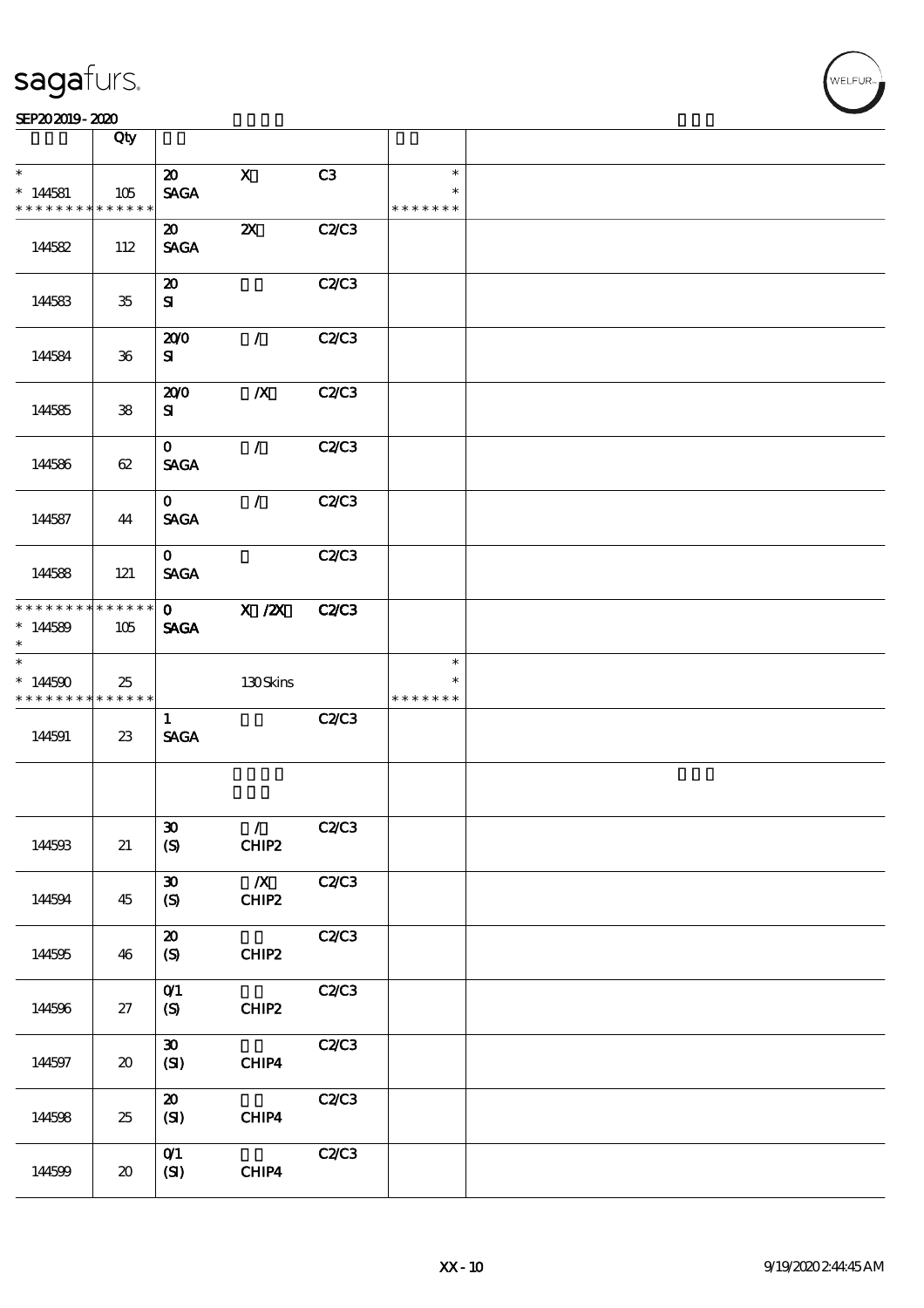|                                          | Qty                |                             |                  |              |               |  |
|------------------------------------------|--------------------|-----------------------------|------------------|--------------|---------------|--|
|                                          |                    |                             |                  |              |               |  |
|                                          |                    | $\boldsymbol{\mathfrak{D}}$ |                  | <b>C2/C3</b> |               |  |
| 144601                                   | - 84               | <b>SAGA</b>                 |                  |              |               |  |
|                                          |                    |                             |                  |              |               |  |
| * * * * * * * *                          | * * * * * *        | $\boldsymbol{\mathfrak{D}}$ |                  | C1/C2        |               |  |
| $* 14602$                                | 105                | <b>SAGA</b>                 |                  |              |               |  |
| $\ast$                                   |                    |                             |                  |              |               |  |
| $\ast$                                   |                    |                             |                  |              | $\ast$        |  |
| $*14460B$                                | 98                 |                             | $\boldsymbol{2}$ |              | $\ast$        |  |
| $\ast$                                   |                    |                             |                  |              | $\ast$        |  |
| $\ast$                                   |                    |                             |                  |              | $\ast$        |  |
|                                          |                    |                             |                  |              |               |  |
| $*144604$                                | 25                 |                             | 228Skins         |              | $\ast$        |  |
| * * * * * * * * * * * * * * *            |                    |                             |                  |              | * * * * * * * |  |
| * * * * * * * * * * * * * *              |                    | $\boldsymbol{\mathfrak{D}}$ |                  | <b>C3C4</b>  |               |  |
| $*144605$                                | 105                | <b>SAGA</b>                 |                  |              |               |  |
| $\ast$                                   |                    |                             |                  |              |               |  |
| $\ast$                                   |                    |                             |                  |              | $\ast$        |  |
| $*14606$                                 | 98                 |                             | $\boldsymbol{2}$ |              | $\ast$        |  |
| $\ast$                                   |                    |                             |                  |              | $\ast$        |  |
| $\overline{\phantom{a}^*}$               |                    |                             |                  |              | $\ast$        |  |
| $*14607$                                 | 35                 |                             | 238Skins         |              | $\ast$        |  |
| * * * * * * * * * * * * * *              |                    |                             |                  |              | * * * * * * * |  |
|                                          |                    |                             |                  |              |               |  |
|                                          |                    | $\boldsymbol{\mathfrak{D}}$ |                  | C1/C2        |               |  |
| 144608                                   | 98                 | <b>SAGA</b>                 |                  |              |               |  |
|                                          |                    |                             |                  |              |               |  |
| **************                           |                    | 30 <sub>o</sub>             |                  | <b>C3C4</b>  |               |  |
| $*14609$                                 | 105                | <b>SAGA</b>                 |                  |              |               |  |
| $\ast$                                   |                    |                             |                  |              |               |  |
| $\ast$                                   |                    |                             |                  |              | $\ast$        |  |
| $*14610$                                 | 98                 |                             | $\boldsymbol{2}$ |              | $\ast$        |  |
| $\ast$                                   |                    |                             |                  |              | $\ast$        |  |
| $\ast$                                   |                    |                             |                  |              | $\ast$        |  |
|                                          |                    |                             |                  |              | $\ast$        |  |
| $*144611$                                | $22\,$             |                             | 225Skins         |              |               |  |
| * * * * * * * * <mark>* * * * * *</mark> |                    |                             |                  |              | * * * * * * * |  |
| * * * * * * * * * * * * * *              |                    | $\boldsymbol{\mathfrak{D}}$ | $\mathbf x$      | C1/C2        |               |  |
| $*14612$                                 | 105                | <b>SAGA</b>                 |                  |              |               |  |
| $\ast$                                   |                    |                             |                  |              |               |  |
| ∗                                        |                    |                             |                  |              |               |  |
| $*14613$                                 | 27                 |                             | 132Skins         |              | $\ast$        |  |
| * * * * * * * * * * * * * *              |                    |                             |                  |              | * * * * * * * |  |
|                                          |                    | $\boldsymbol{\mathfrak{D}}$ | $\mathbf{X}$     | C3C4         |               |  |
| 144614                                   | 10B                | <b>SAGA</b>                 |                  |              |               |  |
|                                          |                    |                             |                  |              |               |  |
|                                          |                    |                             |                  |              |               |  |
|                                          |                    | $\boldsymbol{\mathfrak{D}}$ |                  | C2/C3        |               |  |
| 144615                                   | $\boldsymbol{\pi}$ | ${\bf s}$                   |                  |              |               |  |
|                                          |                    |                             |                  |              |               |  |
|                                          |                    | $\boldsymbol{\mathfrak{D}}$ | $\mathcal{L}$    | C1/C2        |               |  |
| 144616                                   | 89                 | <b>SAGA</b>                 |                  |              |               |  |
|                                          |                    |                             |                  |              |               |  |
|                                          |                    | $\boldsymbol{\mathfrak{D}}$ | $\mathcal{L}$    | C3C4         |               |  |
| 144617                                   | 95                 | <b>SAGA</b>                 |                  |              |               |  |
|                                          |                    |                             |                  |              |               |  |
|                                          |                    | $\boldsymbol{\mathfrak{D}}$ |                  | C1/C2        |               |  |
|                                          |                    |                             |                  |              |               |  |
| 144618                                   | 125                | <b>SAGA</b>                 |                  |              |               |  |
|                                          |                    |                             |                  |              |               |  |
| * * * * * * * * * * * * * *              |                    | $\boldsymbol{\mathfrak{D}}$ |                  | <b>C3C4</b>  |               |  |
| $*14619$                                 | 91                 | <b>SAGA</b>                 |                  |              |               |  |
| $\ast$                                   |                    |                             |                  |              |               |  |
| $\ast$                                   |                    |                             |                  |              | $\ast$        |  |
| $*14620$                                 | 24                 |                             | 115Skins         |              | $\ast$        |  |
| * * * * * * * * * * * * * *              |                    |                             |                  |              | * * * * * * * |  |

**NELFUR**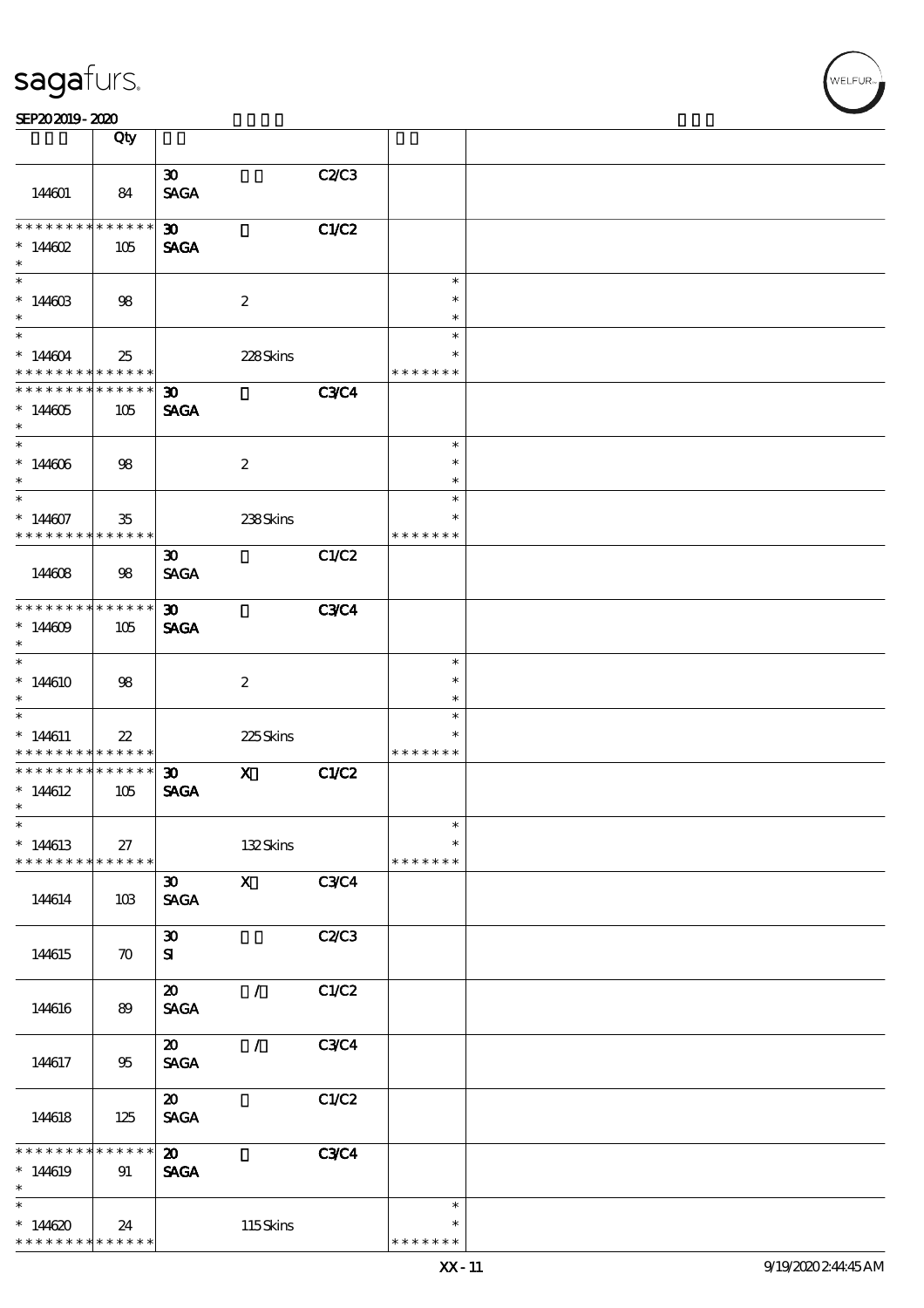| SEP202019-2020 |  |
|----------------|--|
|----------------|--|

|        | Qty                                                                                                     |                                            |                  |       |  |
|--------|---------------------------------------------------------------------------------------------------------|--------------------------------------------|------------------|-------|--|
| 144621 | ${\bf 98}$                                                                                              | $\boldsymbol{\mathfrak{D}}$<br><b>SAGA</b> | $\mathbf X$      | C2C3  |  |
| 14622  | ${\bf 36}$                                                                                              | 200<br>$\mathbf{S}$                        |                  | C2C3  |  |
| 14623  | ${\bf 33}$                                                                                              | $\mathbf{O}$<br><b>SAGA</b>                | $\mathcal{L}$    | C2C3  |  |
| 144624 | 44                                                                                                      | $\mathbf{O}$<br><b>SAGA</b>                | $\mathcal{L}$    | C2/C3 |  |
| 14625  | 41                                                                                                      | $\mathbf{O}$<br><b>SAGA</b>                | $\mathcal{F}$    | C2/C3 |  |
| 144626 | $55\,$                                                                                                  | $\mathbf{O}$<br><b>SAGA</b>                | $\mathcal{F}$    | C2C3  |  |
| 144627 | $50\,$                                                                                                  | $\mathbf{O}$<br><b>SACA</b>                | $\boldsymbol{X}$ | C2C3  |  |
| 14628  | $71\,$                                                                                                  | $\mathbf{O}$<br><b>SAGA</b>                | $\boldsymbol{X}$ | C2/C3 |  |
|        |                                                                                                         |                                            |                  |       |  |
| 144630 | $\mathfrak{B}% _{T}=\mathfrak{B}_{T}\!\left( a,b\right) ,\ \mathfrak{B}_{T}=C_{T}\!\left( a,b\right) ,$ | $\boldsymbol{\mathfrak{D}}$<br>(S)         | CHIP2            | C2C3  |  |
| 144631 | 49                                                                                                      | 200<br>(S)                                 | CHIP2            | C2C3  |  |
| 144632 | ${\bf 33}$                                                                                              | 3020<br>(SI)                               | CHIP4            | C2C3  |  |

WELFUR-<br>WELFUR-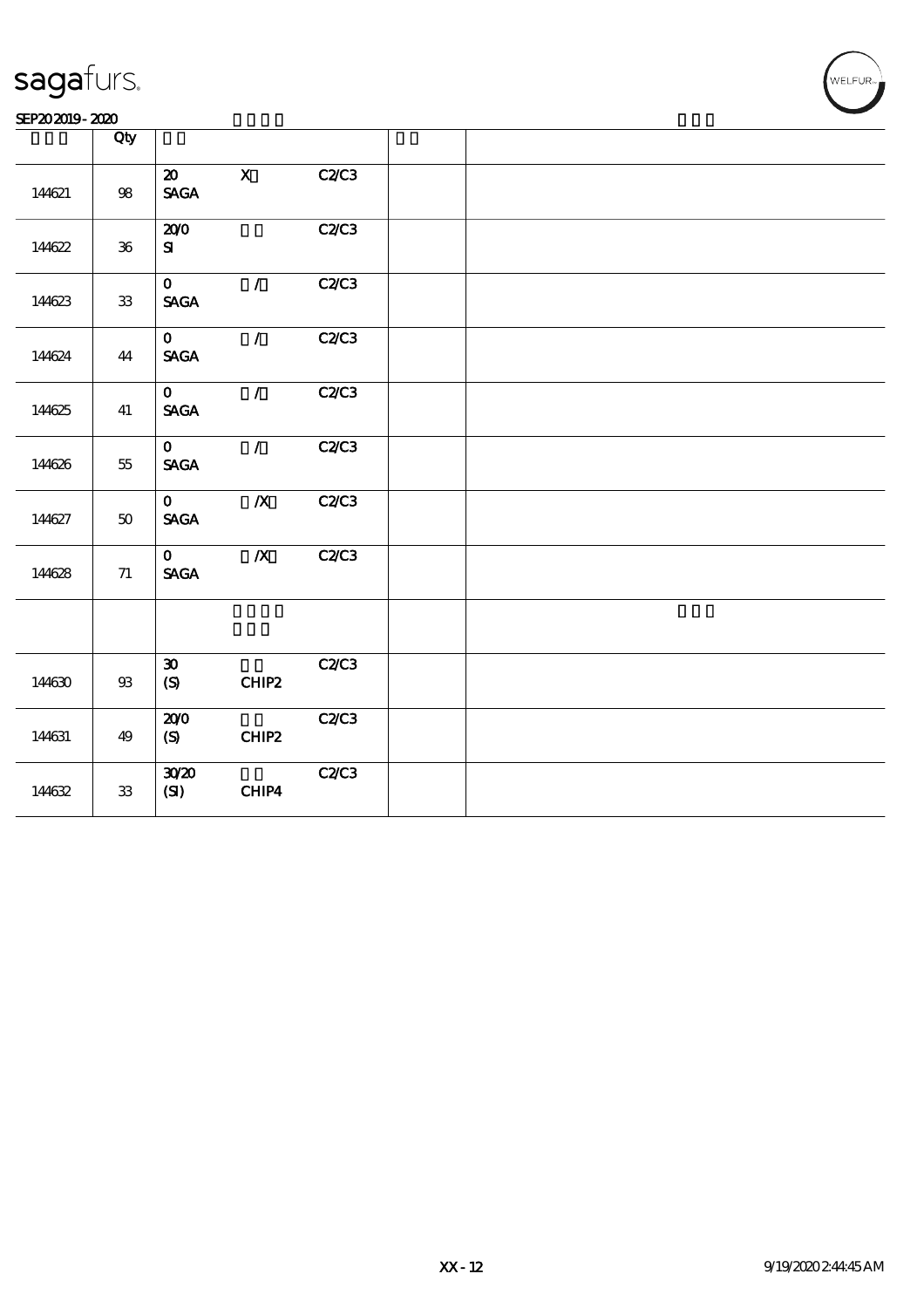|                                                                                  | Qty                    |                                            |                  |                |                                   |  |
|----------------------------------------------------------------------------------|------------------------|--------------------------------------------|------------------|----------------|-----------------------------------|--|
| 144641                                                                           | 51                     | $\boldsymbol{\mathfrak{D}}$<br><b>SAGA</b> |                  | C2C3           |                                   |  |
| * * * * * * * *<br>$*14642$<br>$\ast$                                            | $* * * * * * *$<br>105 | 30 <sub>1</sub><br><b>SAGA</b>             |                  | C1/C2          |                                   |  |
| $*14643$<br>* * * * * * * * <mark>* * * * * *</mark>                             | 50                     |                                            | 155Skins         |                | $\ast$<br>$\ast$<br>* * * * * * * |  |
| 144644                                                                           | $\bf{8}$               | $\boldsymbol{\mathfrak{D}}$<br><b>SAGA</b> |                  | C3             |                                   |  |
| ********<br>$*14645$<br>$\ast$                                                   | ******<br>105          | $\boldsymbol{\mathfrak{D}}$<br><b>SAGA</b> |                  | <b>C1/C2</b>   |                                   |  |
| $\ast$<br>$*14646$<br>$\ast$                                                     | 98                     |                                            | $\boldsymbol{2}$ |                | $\ast$<br>$\ast$<br>$\ast$        |  |
| $\overline{\phantom{0}}$<br>$*14647$<br>* * * * * * * * <mark>* * * * * *</mark> | 57                     |                                            | 260Skins         |                | $\ast$<br>$\ast$<br>* * * * * * * |  |
| * * * * * * * * <mark>* * * * * * *</mark><br>$*14648$<br>$\ast$                 | 105                    | $\boldsymbol{\mathfrak{D}}$<br><b>SAGA</b> |                  | C3             |                                   |  |
| $\overline{\phantom{0}}$<br>$*14649$<br>* * * * * * * * <mark>* * * * * *</mark> | 39                     |                                            | 144Skins         |                | $\ast$<br>* * * * * * *           |  |
| * * * * * * * *<br>$*144650$<br>$\ast$                                           | $* * * * * * *$<br>105 | $\boldsymbol{\mathfrak{D}}$<br><b>SAGA</b> | $\mathbf x$      | C1/C2          |                                   |  |
| $\ast$<br>$*144651$<br>* * * * * * * * <mark>* * * * * *</mark>                  | 58                     |                                            | 163Skins         |                | $\ast$<br>$\ast$<br>* * * * * * * |  |
| 144652                                                                           | 99                     | $\boldsymbol{\mathfrak{D}}$<br><b>SAGA</b> | $\mathbf{x}$     | C <sub>3</sub> |                                   |  |
| 144653                                                                           | $\boldsymbol{\omega}$  | $\infty$<br><b>SAGA</b>                    | $\mathbf{Z}$     | C2/C3          |                                   |  |
| 144654                                                                           | 80                     | 3020<br>${\bf s}$                          | $\mathcal{L}$    | C2C3           |                                   |  |
| 144655                                                                           | 106                    | $\boldsymbol{\mathfrak{D}}$<br><b>SAGA</b> | $\sqrt{2}$       | C2C3           |                                   |  |
| 144656                                                                           | 55                     | $\boldsymbol{\mathfrak{D}}$<br><b>SAGA</b> | $\mathcal{L}$    | C2C3           |                                   |  |
| * * * * * * * *<br>$*144657$<br>$\ast$                                           | $* * * * * * *$<br>112 | $\boldsymbol{\omega}$<br><b>SAGA</b>       |                  | C1/C2          |                                   |  |
| $\overline{\phantom{0}}$<br>$*14658$<br>* * * * * * * * <mark>* * * * * *</mark> | 57                     |                                            | 169Skins         |                | $\ast$<br>$\ast$<br>* * * * * * * |  |
| 144659                                                                           | 87                     | $\boldsymbol{\mathfrak{D}}$<br><b>SAGA</b> |                  | C3             |                                   |  |
| * * * * * * * *<br>$*14600$<br>$\ast$                                            | $* * * * * * *$<br>98  | $\boldsymbol{\mathsf{20}}$<br><b>SAGA</b>  | $X$ / $ZX$       | C1/C2          |                                   |  |

ELFUR<sub>1</sub>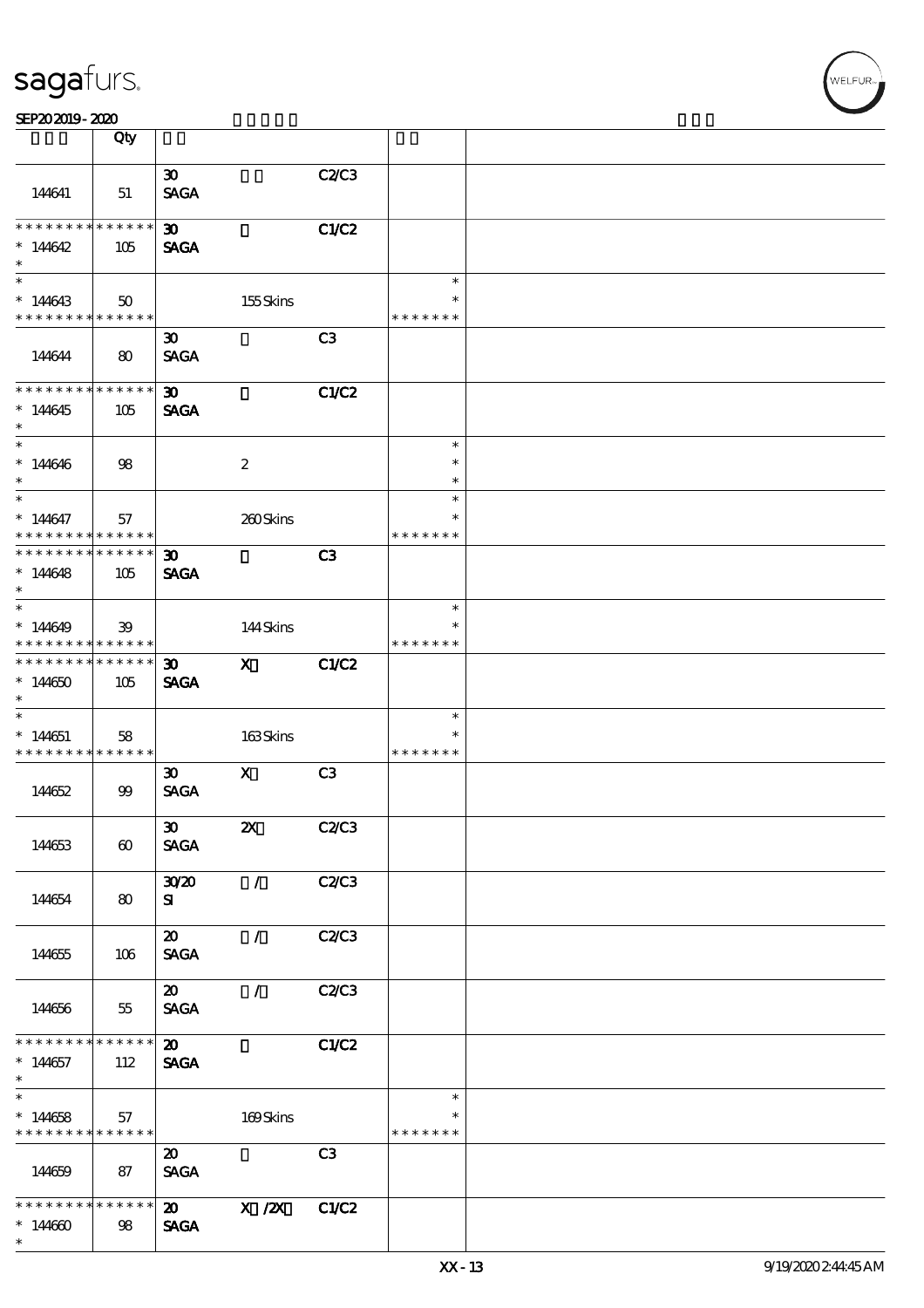#### SEP202019-2020

|                                                     | Qty    |                                            |                   |              |                                   |  |
|-----------------------------------------------------|--------|--------------------------------------------|-------------------|--------------|-----------------------------------|--|
| $\ast$<br>$*144661$<br>* * * * * * * * * * * * * *  | $23\,$ | $\boldsymbol{\mathfrak{D}}$<br><b>SAGA</b> | $X$ / $ZX$        | C1/C2        | $\ast$<br>$\ast$<br>* * * * * * * |  |
| 144662                                              | 71     | $\boldsymbol{\mathfrak{D}}$<br><b>SAGA</b> | $X$ / $ZX$        | C3           |                                   |  |
| * * * * * * * * * * * * * * *<br>$*14663$<br>$\ast$ | 84     | $\mathbf{O}$<br><b>SAGA</b>                | $\mathcal{L}$     | <b>C2/C3</b> |                                   |  |
| $\ast$<br>$*144664$<br>* * * * * * * * * * * * * *  | 23     |                                            | 107Skins          |              | $\ast$<br>$\ast$<br>* * * * * * * |  |
|                                                     |        |                                            |                   |              |                                   |  |
| 144666                                              | 46     | $\boldsymbol{\mathfrak{D}}$<br>(S)         | CHIP2             | C2C3         |                                   |  |
| 144667                                              | 65     | 200<br>(S)                                 | CHIP <sub>2</sub> | C2/C3        |                                   |  |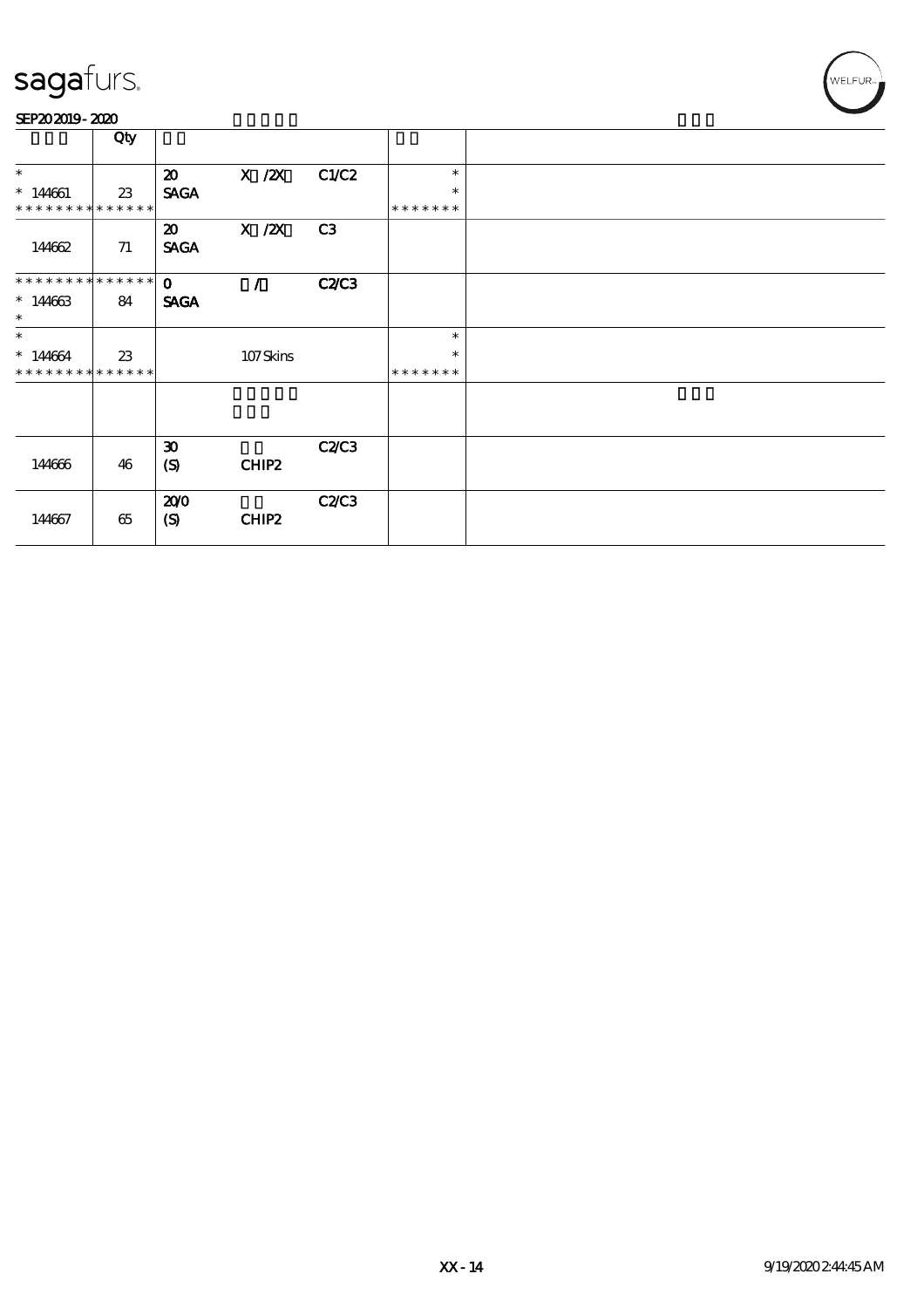| SEP202019-2020                                                       |                                     |                                            | Apricot Frost Fox |       |                                   |  |  |  |
|----------------------------------------------------------------------|-------------------------------------|--------------------------------------------|-------------------|-------|-----------------------------------|--|--|--|
|                                                                      | Qty                                 |                                            |                   |       |                                   |  |  |  |
| 144681                                                               | 67                                  | $\boldsymbol{\mathfrak{D}}$<br><b>SAGA</b> | $\mathcal{L}$     | C1/C2 |                                   |  |  |  |
| * * * * * * * * * * * * * *<br>$*14682$<br>$\ast$                    | 105                                 | $\boldsymbol{\mathfrak{D}}$<br><b>SAGA</b> |                   | C1/C2 |                                   |  |  |  |
| $\ast$<br>$*14683$<br>* * * * * * * * * * * * * *                    | 72                                  |                                            | 177Skins          |       | $\ast$<br>$\ast$<br>* * * * * * * |  |  |  |
| * * * * * * * *<br>$*14684$<br>$\ast$                                | $******$<br>105                     | 30 <sub>o</sub><br><b>SAGA</b>             | $X$ / $ZX$        | C1/C2 |                                   |  |  |  |
| $\overline{\phantom{0}}$<br>$*144685$<br>* * * * * * * * * * * * * * | 38                                  |                                            | 143Skins          |       | $\ast$<br>$\ast$<br>* * * * * * * |  |  |  |
| 144686                                                               | 48                                  | 3020<br>${\bf s}$                          |                   | C1/C2 |                                   |  |  |  |
| 144687                                                               | 61                                  | $\boldsymbol{\mathfrak{D}}$<br><b>SAGA</b> | $\prime$          | C1/C2 |                                   |  |  |  |
| * * * * * * * *<br>$*14688$<br>$\ast$                                | $* * * * * * *$<br>98               | $\boldsymbol{\mathfrak{D}}$<br><b>SAGA</b> |                   | C1/C2 |                                   |  |  |  |
| $\ast$<br>$*14689$<br>* * * * * * * * <mark>* * * * * * *</mark>     | 26                                  |                                            | 124Skins          |       | $\ast$<br>$\ast$<br>* * * * * * * |  |  |  |
| 144690                                                               | 82                                  | $\boldsymbol{\mathfrak{D}}$<br><b>SAGA</b> | $X$ / $ZX$        | C1/C2 |                                   |  |  |  |
| 144691                                                               | 44                                  | $\mathbf{O}$<br><b>SAGA</b>                | $\mathcal{F}$     | C1/C2 |                                   |  |  |  |
| 144692                                                               | $\boldsymbol{\boldsymbol{\lambda}}$ | $\mathbf{O}$<br><b>SAGA</b>                | $X$ / $ZX$        | C1/C2 |                                   |  |  |  |
|                                                                      |                                     |                                            | Apricot Frost Fox |       |                                   |  |  |  |
| 144694                                                               | 56                                  | 200<br>(S)                                 | CHIP2             | C1/C2 |                                   |  |  |  |

WELFUR<sub><sup>N</sub></sub></sub></sup>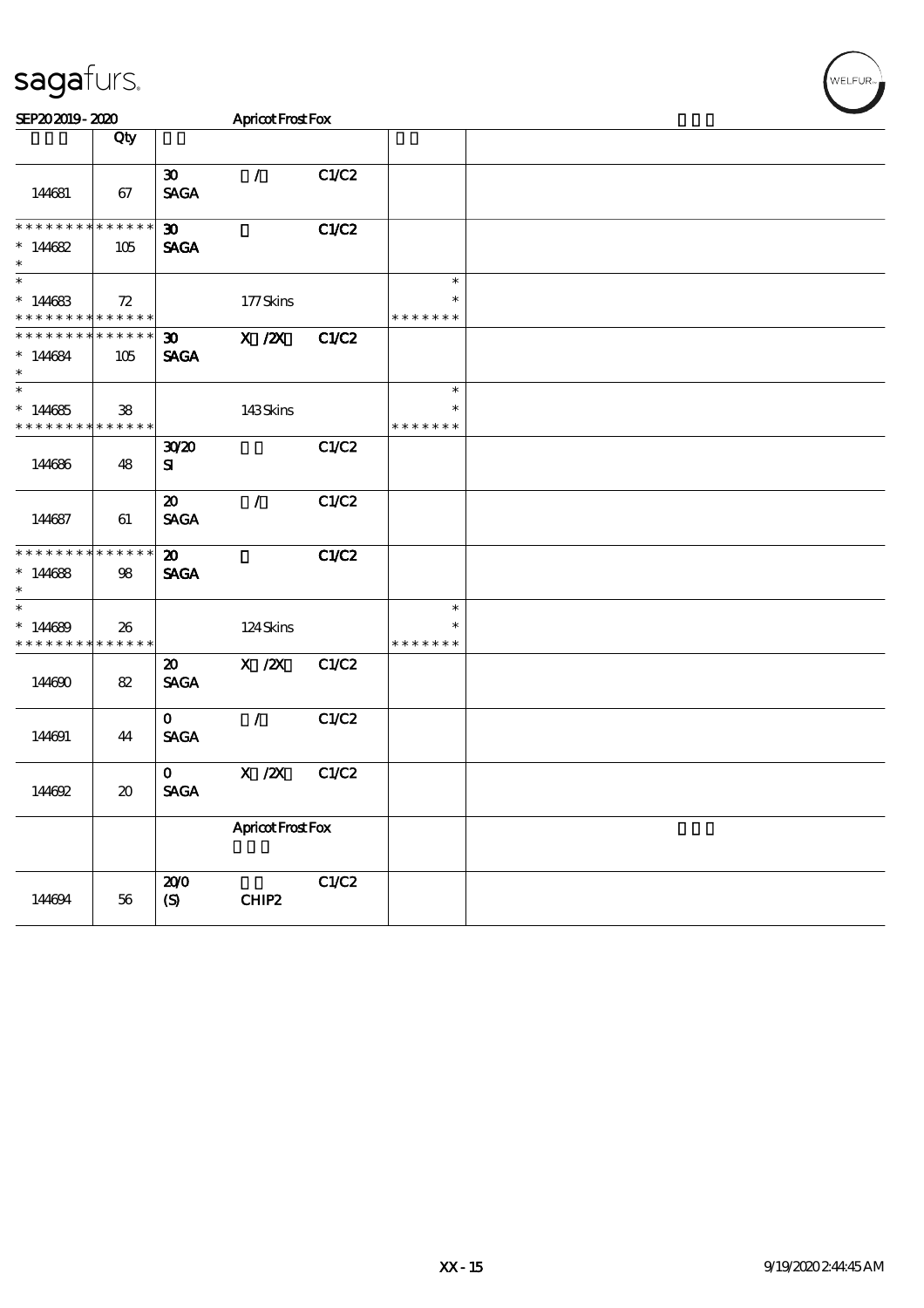#### SEP202019-2020

|        | Qty        |                                                               |                         |    |  |
|--------|------------|---------------------------------------------------------------|-------------------------|----|--|
| 144701 | $5\!5$     | $\boldsymbol{\omega}$<br>$\ensuremath{\mathsf{SAGA}}$         |                         | C2 |  |
| 144702 | $61\,$     | $\boldsymbol{40}$<br><b>SAGA</b>                              | $\mathcal{L}$           | C2 |  |
| 144703 | 31         | $\boldsymbol{\omega}$<br>$\operatorname{\mathsf{SAGA}}$       | X / ZX                  | C2 |  |
| 144704 | 104        | $\boldsymbol{\mathfrak{D}}$<br><b>SAGA</b>                    |                         | C2 |  |
| 144705 | 41         | $\boldsymbol{\mathfrak{D}}$<br><b>SAGA</b>                    | SL2                     | C2 |  |
| 144706 | 34         | $\boldsymbol{\mathfrak{D}}$<br>$\operatorname{\mathbf{SAGA}}$ | $\mathcal{L}$<br>SL2    | C2 |  |
| 144707 | 45         | $\boldsymbol{\mathfrak{D}}$<br><b>SAGA</b>                    | $X$ / $ZX$              | C2 |  |
| 144708 | $17\,$     | $\pmb{\mathfrak{D}}$<br><b>SAGA</b>                           | X / ZX<br>SL2           | C2 |  |
| 144709 | ${\bf 36}$ | $\boldsymbol{\mathsf{20}}$<br>$\operatorname{\mathbf{SAGA}}$  | $\mathcal{L}$<br>SL2    | C2 |  |
| 144710 | 63         | $\boldsymbol{\mathfrak{D}}$<br>$\ensuremath{\mathsf{SAGA}}$   | $\mathcal{L}$           | C2 |  |
| 144711 | $2\!9$     | $\boldsymbol{\mathsf{20}}$<br>$\operatorname{\mathbf{SAGA}}$  | $\boldsymbol{X}$<br>SL2 | C2 |  |
| 144712 | ${\bf 37}$ | $\boldsymbol{\mathfrak{D}}$<br><b>SAGA</b>                    | $X$ / $ZX$              | C2 |  |

**VELFUR**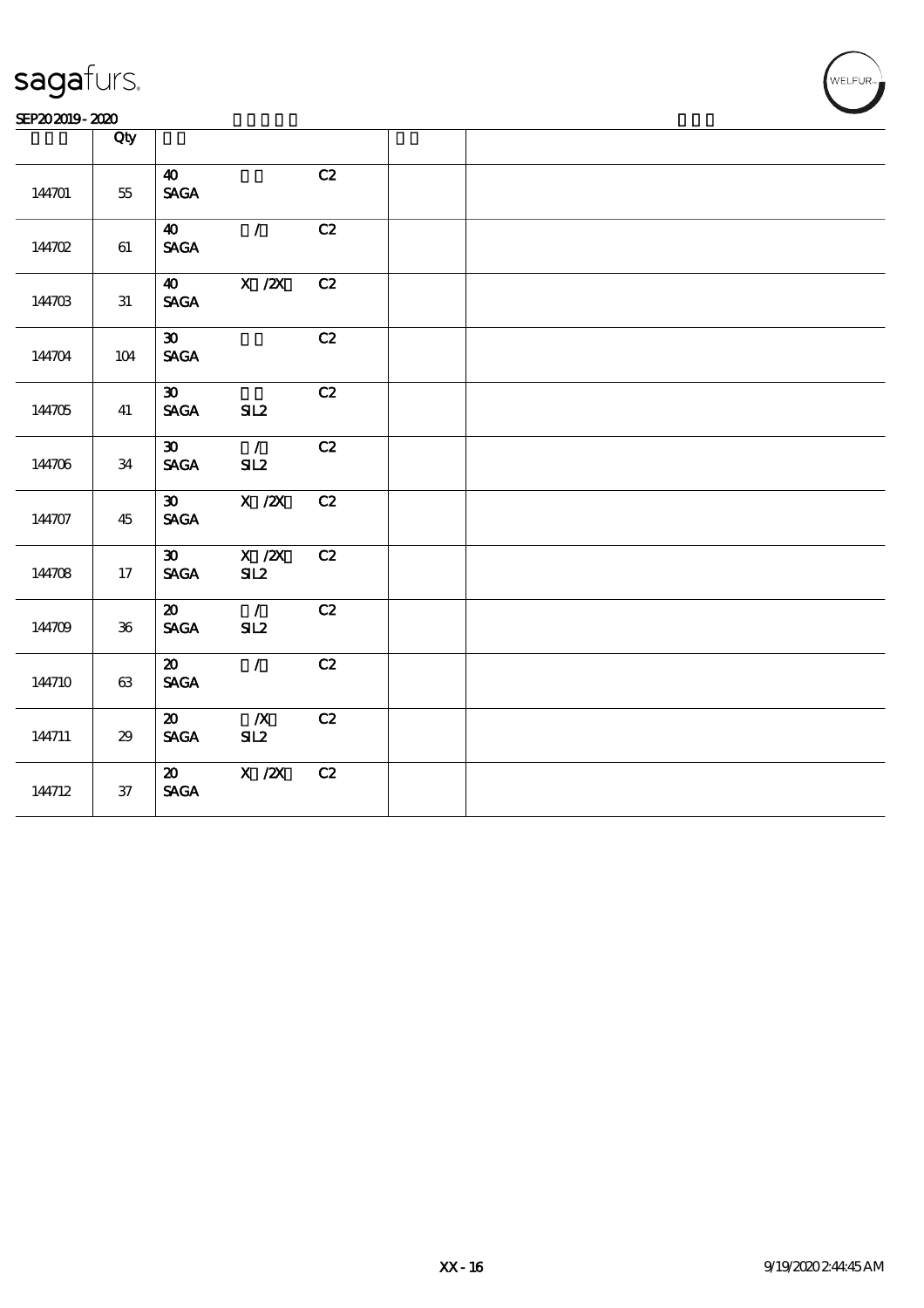| SEP202019-2020 |  |
|----------------|--|
|----------------|--|

|                                                                      | Qty    |                                            |                           |              |                                   |  |
|----------------------------------------------------------------------|--------|--------------------------------------------|---------------------------|--------------|-----------------------------------|--|
| 144721                                                               | 78     | 50 <sub>o</sub><br><b>SAGA</b>             | $\boldsymbol{X}$          | C2C3         |                                   |  |
| * * * * * * * * * * * * * *<br>$* 144722$<br>$\ast$                  | 105    | $\boldsymbol{\omega}$<br>${\bf s}$         | $\mathcal{T}$             | <b>C2/C3</b> |                                   |  |
| $\overline{\phantom{0}}$<br>$*144723$<br>* * * * * * * * * * * * * * | $22\,$ |                                            | $127$ Skins               |              | $\ast$<br>$\ast$<br>* * * * * * * |  |
| 144724                                                               | $50\,$ | $\boldsymbol{\omega}$<br>${\bf s}$         | $\boldsymbol{X}$          | C2C3         |                                   |  |
| 144725                                                               | 54     | $\boldsymbol{\mathfrak{D}}$<br><b>SAGA</b> | $\mathcal{L}$             | <b>C2/C3</b> |                                   |  |
| 144726                                                               | 51     | $\boldsymbol{\mathfrak{D}}$<br>${\bf s}$   | $\mathcal{L}$             | C2C3         |                                   |  |
| 144727                                                               | 53     | $\boldsymbol{\mathfrak{D}}$<br><b>SAGA</b> | $\boldsymbol{X}$          | C2C3         |                                   |  |
| 144728                                                               | 73     | $\boldsymbol{\mathfrak{D}}$<br><b>SAGA</b> | $\mathcal{T}$             | <b>C2/C3</b> |                                   |  |
| 144729                                                               | 46     | $\boldsymbol{\mathbf{z}}$<br>${\bf s}$     | $\mathcal{F}$             | C2C3         |                                   |  |
|                                                                      |        |                                            |                           |              |                                   |  |
| 144731                                                               | 28     | 4030<br>${\bf s}$                          | $\mathcal{L}$             | <b>C2/C3</b> |                                   |  |
|                                                                      |        |                                            |                           |              |                                   |  |
| 144733                                                               | $23\,$ | 30 <sup>20</sup><br>(S)                    | $\boldsymbol{X}$<br>CHIP2 | <b>C2/C3</b> |                                   |  |
|                                                                      |        |                                            | Lavender Frost Fox        |              |                                   |  |
| 144735                                                               | $10\,$ | 200<br>$\boldsymbol{S}$                    | CHIP3                     | C1/C2        |                                   |  |